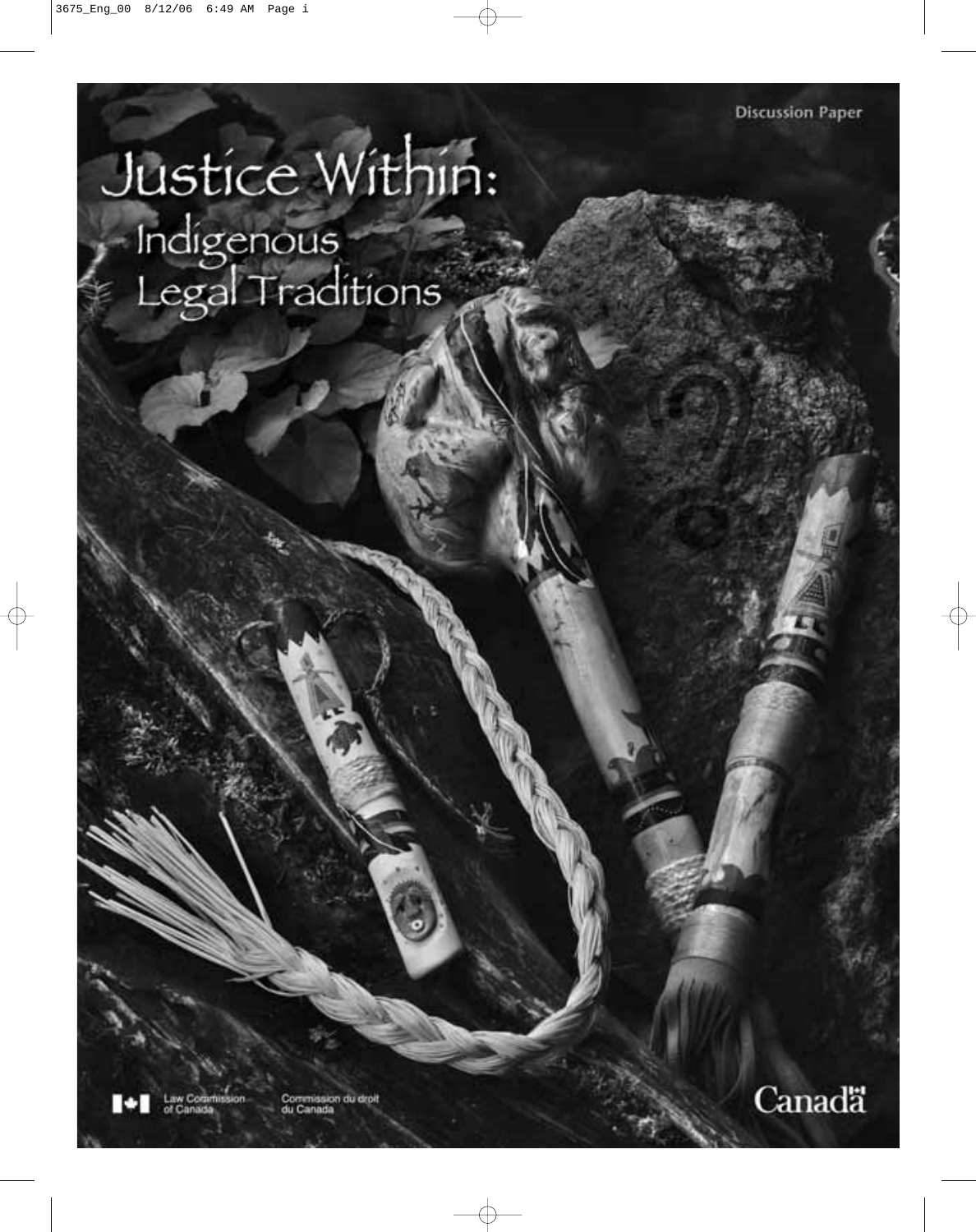#### **Cover Design:**

The talking stick concept has been used by many Indigenous groups across North America as a means of just and impartial hearing and consensus building. The person holding the stick speaks without interruption allowing everyone participating to be heard.

 $\oplus$ 

The talking sticks on the cover of this discussion paper are the artistry of Anna Nibby Woods, a Mi'kmaq from Nova Scotia.

Cover photography by Christian Lalonde, Photolux Studio in Ottawa.

Photography was shot on location at Meech Lake in Gatineau, Quebec.

The Law Commission of Canada would like to thank Barry Parker, Jackie Nibby and Anna Nibby Woods for the use of their talking sticks.

## Canadä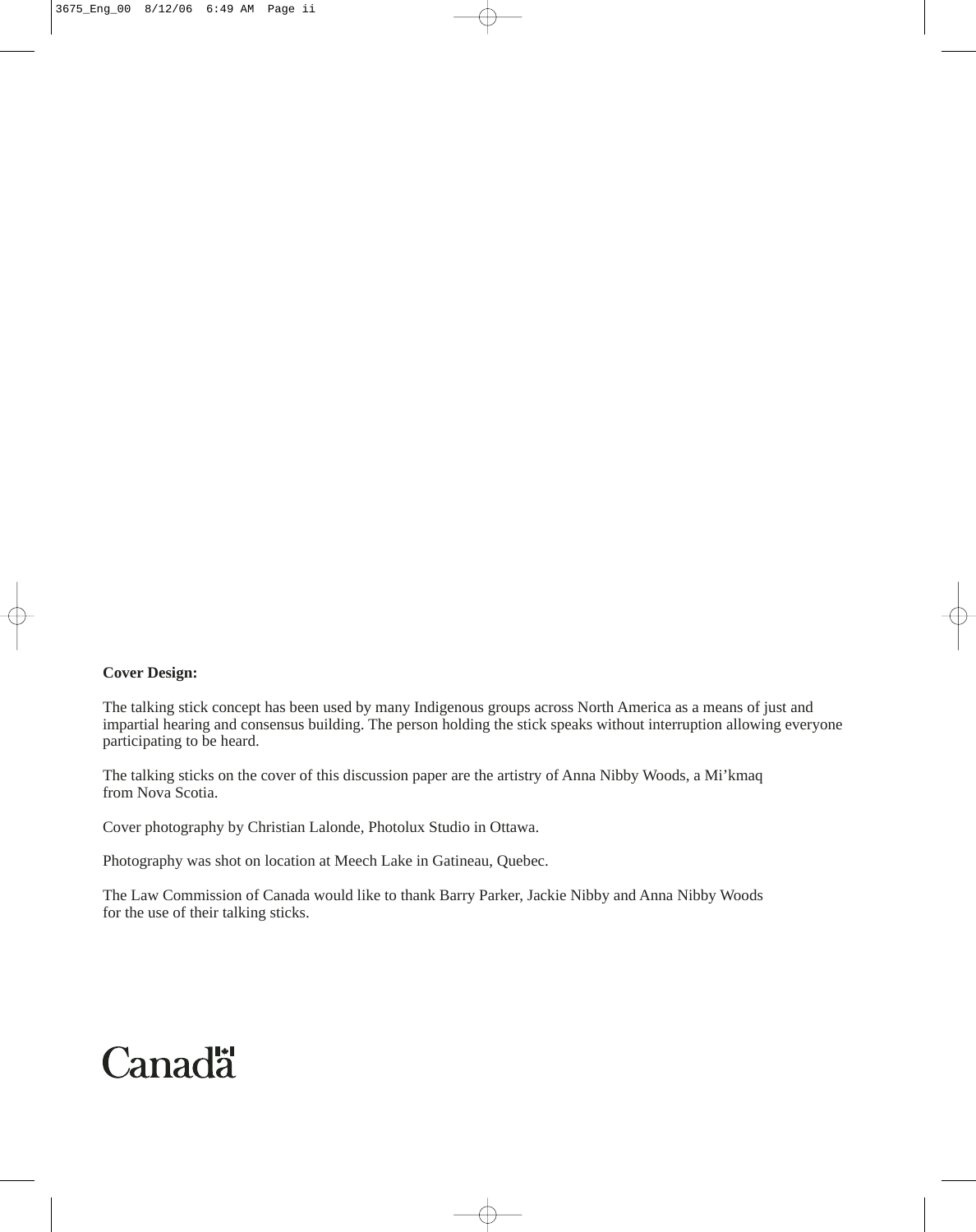## **Preface**

Long before Europeans arrived in North America, Indigenous peoples developed social, political and spiritual customs to guide their interactions and relationships. These diverse customs developed into comprehensive systems of law. Across Canada, many Indigenous communities continue to be guided by their traditions in the governance of community, the environment and relationships between people. These traditions are enunciated in the rich stories, ceremonies, and practices within Indigenous communities. Changing and evolving to address the present-day needs of communities, Indigenous legal traditions provide the basis for good community practices, healthy relationship-building and sound decision-making.

Although Indigenous peoples were the earliest practitioners of law in what is now Canada, their laws have often been ignored or overruled by non-Indigenous laws. In the face of colonialism, Indigenous legal traditions lost much of their influence, all but disappearing from some communities. Today, however, many Indigenous communities have begun the often difficult task of reinvigorating their legal traditions. And in recent years Canadian society has begun to recognize the insights of Indigenous legal traditions. Through the exploration of restorative and transformative justice as an alternative to conventional criminal justice programs, for example, the courts have acknowledged the importance of such traditions in a number of circumstances.

Canada is a legally pluralistic state in which the common law and the civil law are recognized, but Indigenous laws are not always valued or given room to grow and develop. This Discussion Paper examines the importance of Indigenous legal traditions for Indigenous peoples and the place of Indigenous laws in Canada.

Our Virtual Scholar in Residence, Professor John Borrows, Law Foundation Chair in Aboriginal Justice and Governance at the Faculty of Law of the University of Victoria, provided much of the essential research for this project. His knowledge of and research on Indigenous legal traditions, his understanding and explanation of the history and workings of Canada's legal system and his insights into the challenges and opportunities respecting the exercise of Indigenous laws in Canada, were vital to the Commission's work. For those interested in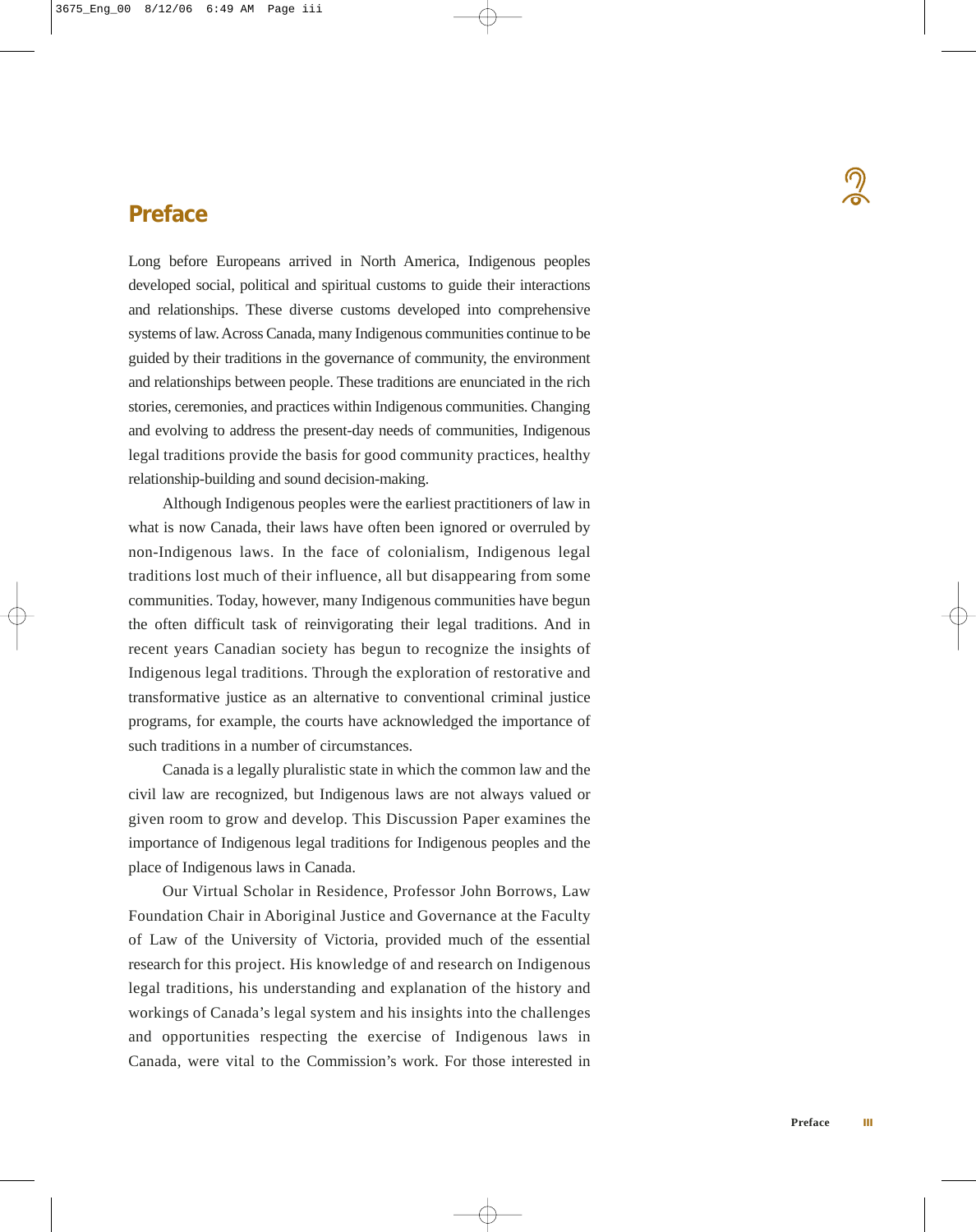examining some of the issues raised in this Discussion Paper in more depth, a copy of Professor Borrows' paper can be found on the accompanying DVD.

In addition to critically examining Canada's laws and legal policy, the Law Commission is mandated to engage Canadians in the renewal of the law. This Discussion Paper is intended to stimulate debate on the issues surrounding Indigenous legal traditions in Canada. To assist Canadians in understanding Indigenous legal traditions and Aboriginal law-making, the Law Commission is releasing with this Discussion Paper a documentary video that portrays the richness of Indigenous legal traditions in Canada and explores some of the ways Aboriginal communities are working to regenerate and reinvigorate their traditions. The video can be found on the accompanying DVD.

The Law Commission encourages you to share your comments, ideas and suggestions with us by mail, e-mail, fax, telephone or internet:

| <b>Address:</b>   | <b>Law Commission of Canada</b>   |  |
|-------------------|-----------------------------------|--|
|                   | 222 Queen Street, Ottawa, Ontario |  |
|                   | Canada, K1A 0H8                   |  |
|                   |                                   |  |
| <b>Telephone:</b> | $(613)$ 946-8980                  |  |
|                   |                                   |  |
| <b>Fax:</b>       | $(613)$ 946-8988                  |  |
| E-mail:           | info@lcc.gc.ca                    |  |
|                   |                                   |  |
| Internet:         | www.lcc.gc.ca                     |  |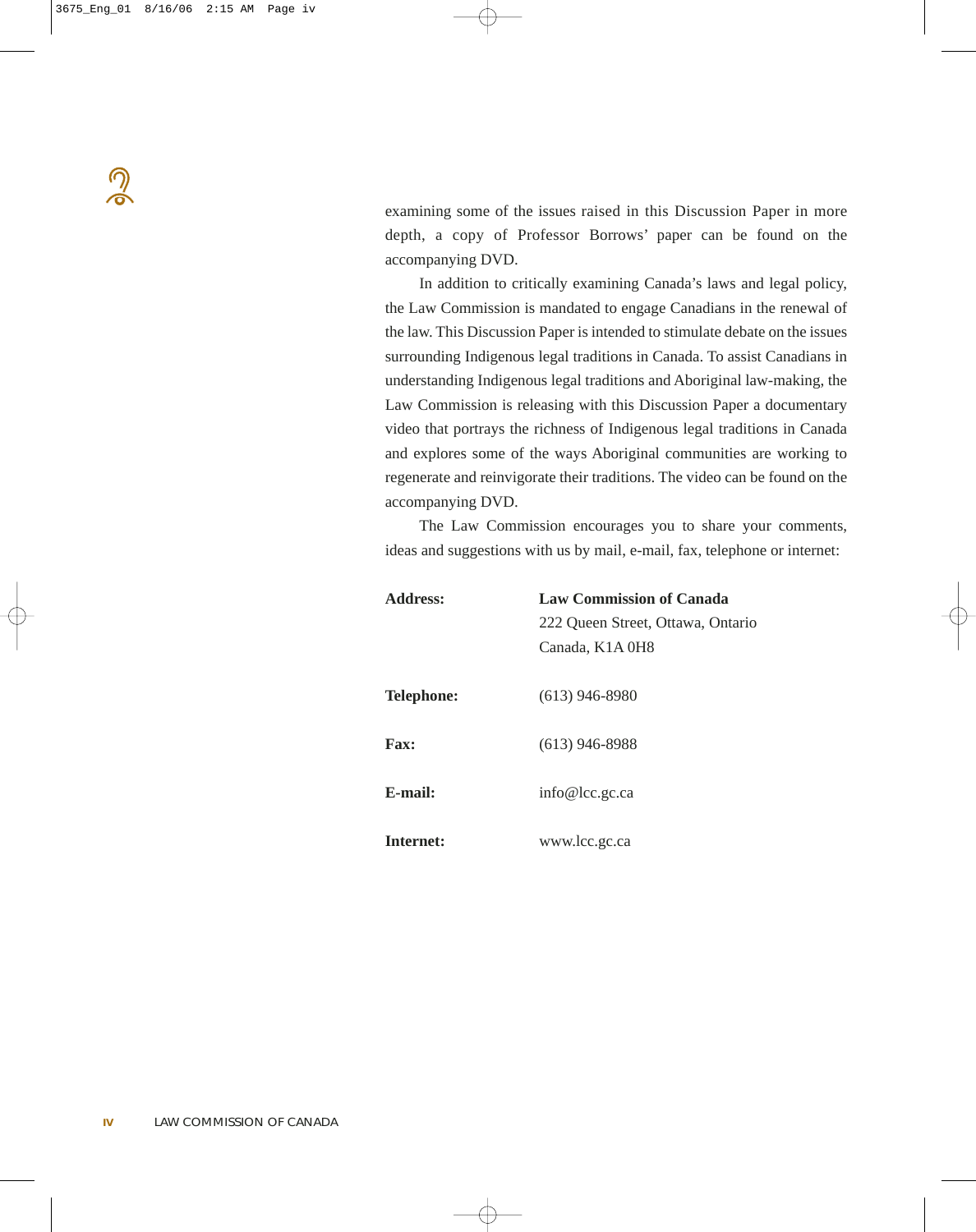# $\sqrt{2}$

## **Table of Contents**

| <b>PART I</b> |             |                                                 |  |
|---------------|-------------|-------------------------------------------------|--|
|               |             | PART II WHY SUPPORT THE REVITALIZATION OF       |  |
|               |             | INDIGENOUS LEGAL TRADITIONS?8                   |  |
|               |             |                                                 |  |
|               | A.          | Identifying and interpreting Indigenous         |  |
|               |             |                                                 |  |
|               | <b>B.</b>   | Is Canada receptive to reinvigorated            |  |
|               |             |                                                 |  |
|               | $C_{\cdot}$ |                                                 |  |
|               | D.          |                                                 |  |
|               | E.          |                                                 |  |
|               | F.          |                                                 |  |
|               |             | PART IV ENHANCING THE PLACE OF INDIGENOUS LEGAL |  |
|               |             |                                                 |  |
|               | А.          |                                                 |  |
|               | $B_{\cdot}$ |                                                 |  |
|               | C.          | Academic insitutions, Law societies27           |  |
|               |             |                                                 |  |
|               |             |                                                 |  |

士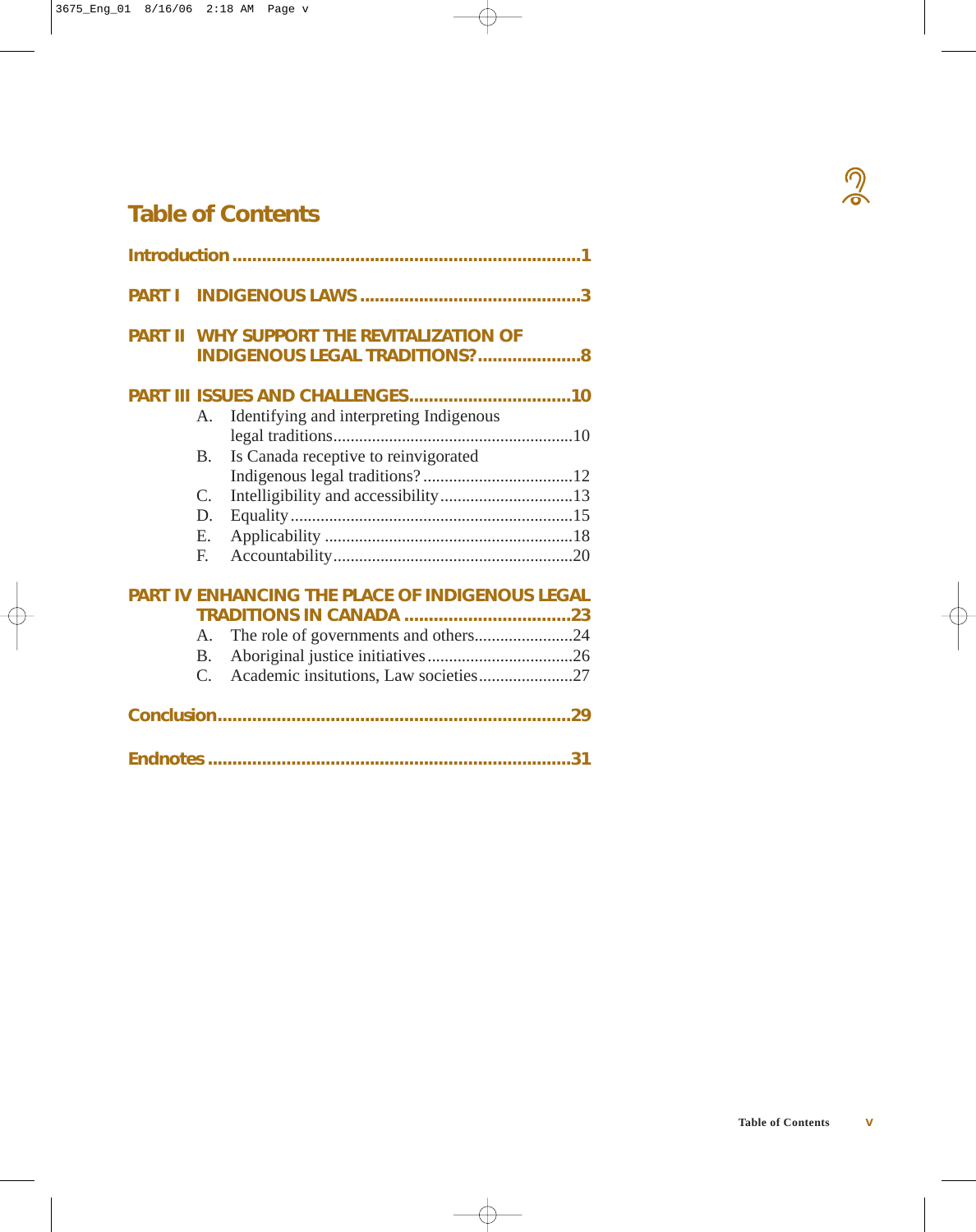3675\_Eng\_00 8/12/06 6:49 AM Page vi

 $\overline{\mathrm{P}}$ 

 $\overline{\oplus}$ 

 $\oplus$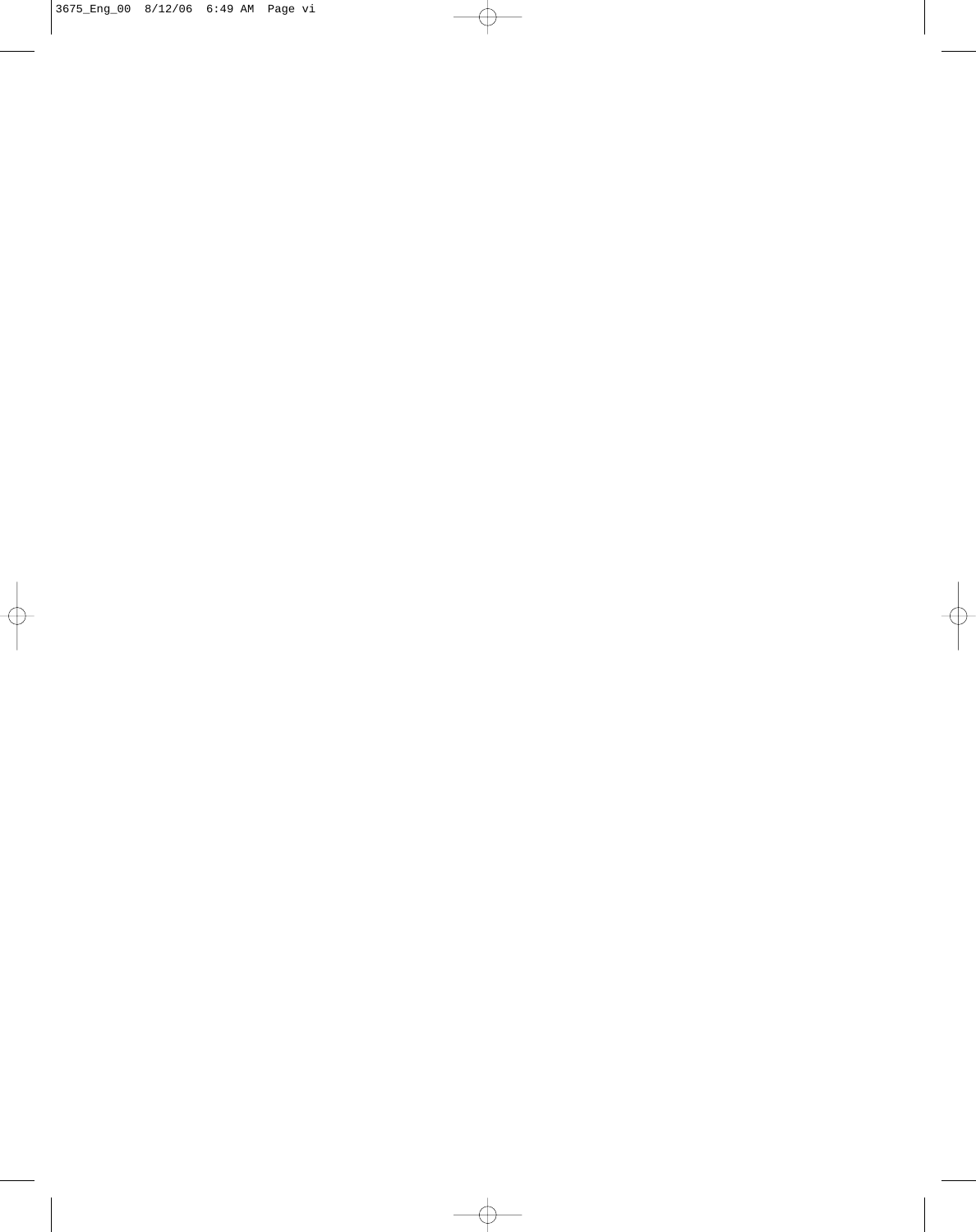## **Introduction**

*Some happening came to the people. The result was good and fortunate. "This is right," said the Wise Men. "This shall be embodied in a new law so that good fortune may be still more assured to our People." And when misfortune came these Wise Men delved deeply to find its cause.*

*At last, satisfied they had learned that which they had sought for, they said, "The action that lies at the root of this difficulty is wrong. Our peoples must be protected in the future that the same error may not be committed again. We make a new law forbidding that action."*

*So grew the Code. So were the children instructed in the ways of Right and Wrong. So generation followed generation, each one more vigorous, more prosperous.* 

Will Robinson, as told by Walter Wright, *Men of Medeek*, 2<sup>nd</sup> ed. (Kitimat: Northern Sentinel Press,1962) at 3.

Aboriginal peoples were the earliest practitioners of law in Canada. Living in communities and nations across the land, they developed norms and practices to govern their social interaction, regulate trade, resolve disputes and govern the relationships between different nations. The diverse traditions of different Aboriginal peoples grew into highly developed systems of law that guided Aboriginal societies for centuries in the governance of community, the environment and relationships between people. Passed down through the generations in stories, songs, ceremonies and practices, these legal traditions reflect the unique experiences of different Aboriginal peoples and communities, embodying their values and beliefs and resonating with their cultures.

The first Europeans to arrive in North America recognized Indigenous legal traditions and often followed Indigenous laws. Aboriginal laws, protocols and procedures provided the framework for the first treaties between Aboriginal peoples and the Dutch, French, and British Crowns. Commercial transactions often were conducted in accordance with Indigenous traditions, with the giving of gifts, the extension of credit and the standards of trade often based on Indigenous legal concepts. In the personal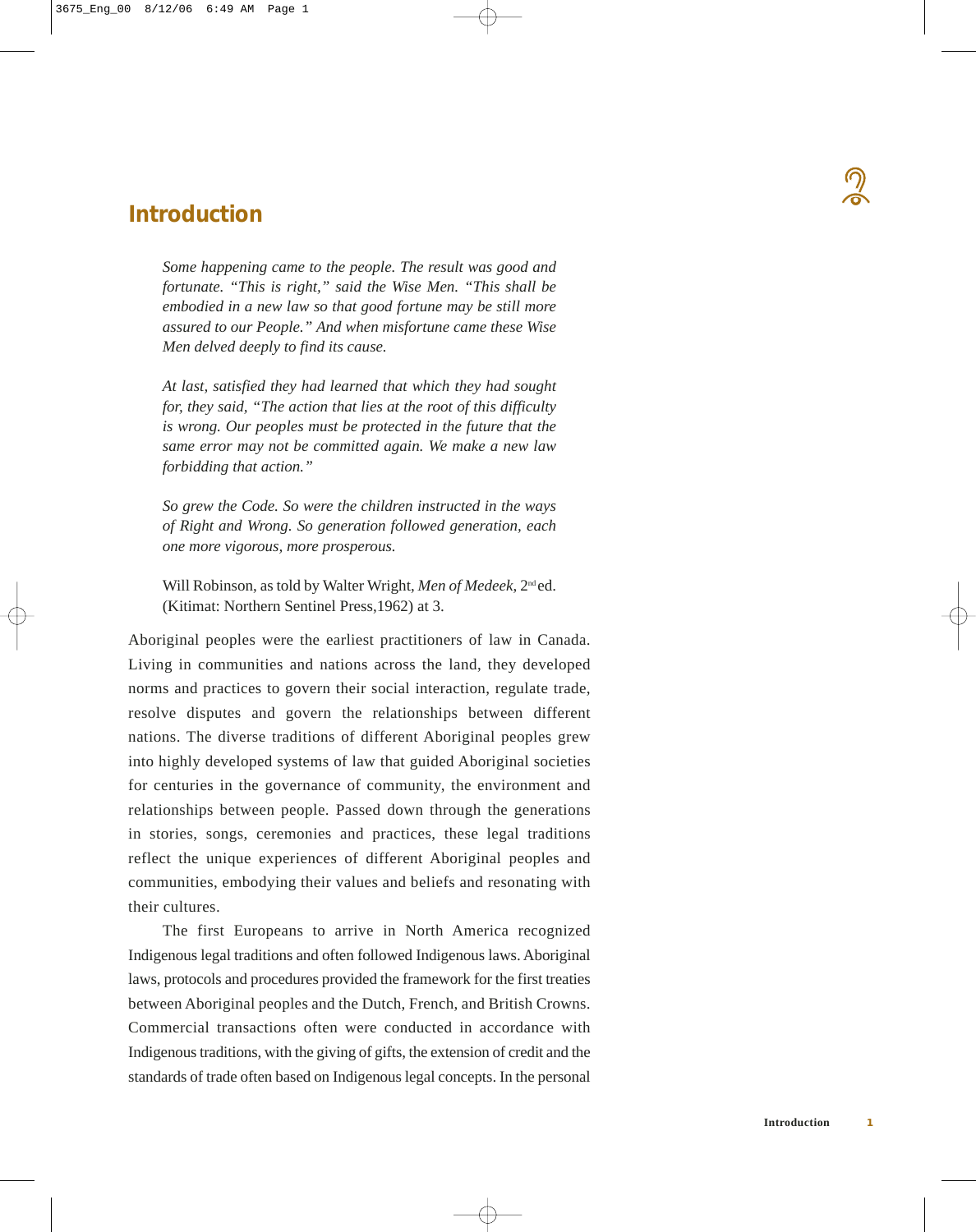sphere, many early marriages between Indigenous women and European men were solemnized according to Indigenous legal traditions.

But the influence of Aboriginal laws waned in the face of increased European settlement. Early cooperation was replaced by policies of assimilation and by the 1800s Indigenous legal traditions often were ignored and many customary practices and ceremonies were banned. Aboriginal children were removed from their homes and forced to attend residential schools where the use of their Indigenous languages was prohibited. The impact on Aboriginal laws, cultures and communities has been devastating. In the place of laws and dispute resolution mechanisms that developed in particular cultural contexts and resonated with the values and beliefs of the people governed by them, a legal system reflecting the values and culture of the European settlers was imposed on Aboriginal peoples. Many Aboriginal communities today struggle with extreme poverty, their cultural identity and their communities fractured as a result of decades of assimilationist policies.

Yet Indigenous legal traditions have not disappeared. Many Aboriginal communities have maintained and developed their laws and continue to be guided by them in governance and dispute resolution. Other communities have begun the difficult task of reclaiming and revitalizing their traditions and the values upon which they are based. There is growing recognition of the importance of Indigenous laws and legal traditions to the cultural, economic and social health of Aboriginal peoples and communities. Many identify the reinvigoration of Indigenous legal traditions as vital to the autonomy of Aboriginal peoples. But while Canada is a legally pluralistic state in which the common law and the civil law are recognized and operate alongside each other, Indigenous laws are not always valued or given room to operate, develop and flourish.

Ensuring that Aboriginal peoples have the political space and resources to cultivate and refine Indigenous laws in accordance with their traditions could contribute not only to the health of Aboriginal communities, but also to reconciliation between Canada and Aboriginal peoples. The exercise of Indigenous laws in Canada, their importance to the health and success of Aboriginal communities, governance and cultural identity, the practical steps that might be taken to ensure greater recognition of Indigenous legal traditions and the challenges to doing so are the subject of this Discussion Paper.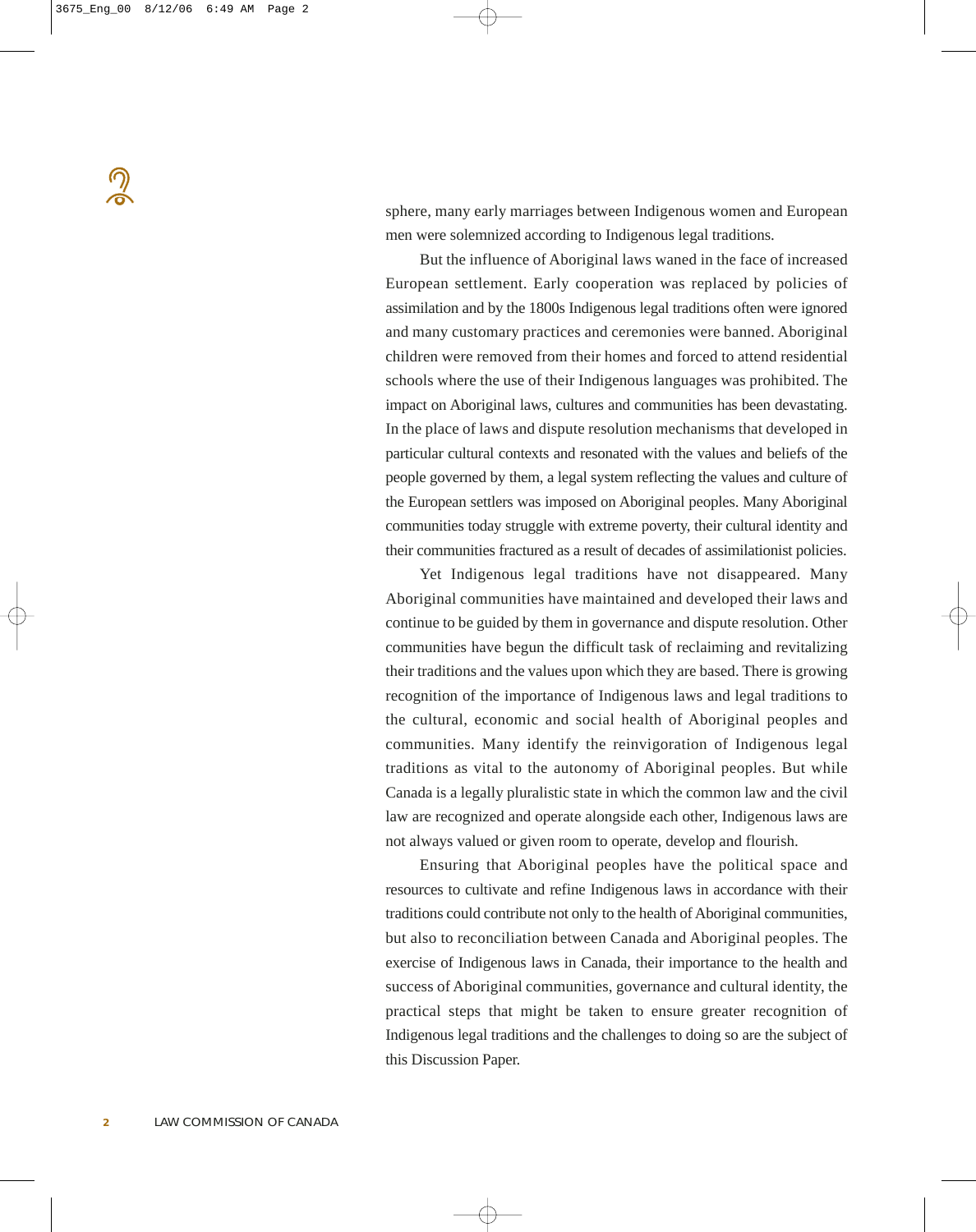#### **PART I — INDIGENOUS LAWS**

Long before the arrival of Europeans in North America, Aboriginal nations developed laws to govern such important aspects of communal life as marriage, adoption, the treatment of wrongdoers, trespassing and hunting. To ensure strong clans and to maintain important relationships between clans, for example, laws prohibiting marriage to a member of the same clan were widespread in Aboriginal communities organized into clans. Rules governing adoption, today recognized as custom adoption, were commonplace. To protect the collective and to regulate the buffalo hunt, the Plains Cree had two important rules: no family could separate itself from the group without permission and no individual could begin a buffalo chase until all hunters were ready. It was the custom of many Aboriginal peoples, including the Inuit, the Dene and the Cree, to respond to wrongdoing by a member of the community by counselling, shaming, and in more serious cases, banishing. To regulate the use of natural resources and wildlife, communities commonly allocated hunting and fishing grounds to members and imposed restrictions on hunting outside designated seasons.

Treaties, resettlements, wars and extended periods of peace all predated colonization. The first treaties among First Nations predated European arrival and recorded solemn agreements about how peoples were to share natural resources and relate to members of their own and other nations.

The laws that governed the lives of Aboriginal peoples historically were developed and evolved to meet the needs of the communities and their members. They reflected the principles and values of the particular peoples they governed. Although there is a great diversity amongst the traditions of the different Aboriginal peoples, one can see common elements. Indigenous laws typically are non-prescriptive, non-adversarial and non-punitive. They generally promote values such as respect, restoration and consensus and are closely connected to the land, the Creator and the community.

Speaking at a recent conference, Standing Buffalo First Nation Elder Ken Goodwill illustrated the less retributive, more restorative focus that is a common element of Indigenous laws through an example from the Dakota peoples.1 Elder Goodwill explained how, faced with the murder of one of its citizens by another citizen, the members of a Dakota community gathered together to determine how to respond. In front of the entire community the

**We are told today that Inuit never had laws or** *maligait***. Why? They say, 'Because they are not written on paper.' When I think of paper, I think you can tear it up, and the laws are gone. The** *maligait* **of the Inuit are not on paper.**

**Mariano Aupilaarjuk from Jarich Oosten, Frederic Laugrand & Wim Rasing eds.** *Interviewing Inuit Elders 2: Perspectives on Traditional Law* **(Iqaluit: Nunavut Arctic College, 1999) at 14.**

**Treaty making among Aboriginal peoples dates back to a time long before Europeans arrived. Aboriginal nations treated among themselves to establish peace, regulate trade, share use of lands and resources, and arrange mutual defence. Through pipe smoking and other ceremonies, they gave these agreements the stature of sacred oaths.**

**Canada,** *People to People, Nation to Nation, Highlights from the Report of the Royal Commission on Aboriginal Peoples,* **CD-ROM:** *For Seven Generations: An Information Legacy of the Royal Commission on Aboriginal Peoples* **(Ottawa: Libraxus, 1997) at 14.**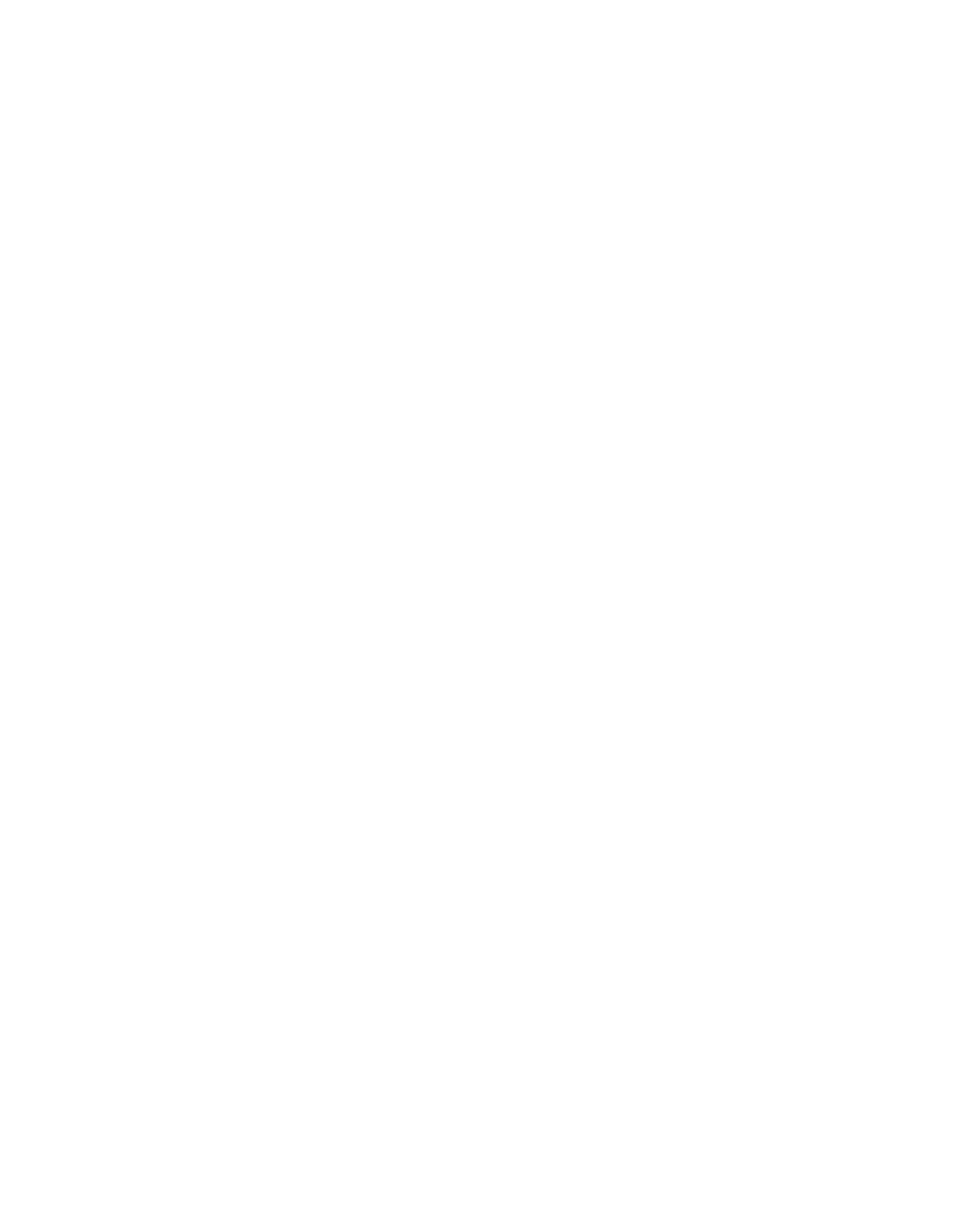norms and traditions had only moral force. Many Aboriginal communities possessed sophisticated sets of laws which not only dictated acceptable behaviour, but also addressed the consequences of wrongdoing. Canada's Supreme Court also has rejected the idea that Indigenous peoples did not possess law prior to the arrival of Europeans in North America.5

There is also considerable evidence that the early European settlers recognized the laws of the Indigenous peoples living here. Many of the more than 500 treaties entered into between Aboriginal peoples and European Crowns followed Indigenous laws, even in periods when Aboriginal peoples enjoyed less political influence. The Covenant Chain is an important example. Originating in the early  $17<sup>th</sup>$  century as an agreement between the Anglo-American colonies and the Iroquois, the alliance was joined by the Seven Nations of Canada in 1760. In keeping with Iroquois traditions, this complex system of alliances with the British Crown was framed in terms of continuing relations and was frequently renewed, a process known as polishing the silver chain. Indigenous traditions were also followed in other matters. Beginning in the 1500s, many Europeans adhered to Indigenous legal orders. In the fur trade, for example, recognizing that the idea of freezing the terms of trade through a written contract was an alien concept to Aboriginal people, traders conducted their business in accordance with Indigenous laws. Recognition of Indigenous laws also was evident in more personal spheres with many early marriages between Indigenous women and European men being entered into pursuant to the laws of Indigenous nations.

In addition, there was early judicial recognition of the existence and continued relevance of the laws of Aboriginal peoples. In 1867 the Quebec Superior Court upheld the claim of the son of a European man and a Cree mother to part of his father's estate on the basis that his parents' marriage, conducted in accordance with the laws of the Cree peoples, was a valid marriage. In considering the question, the Court held:

Now, as I said before, even admitting, for the sake of argument, the existence, prior to the Charter of Charles, of the common law of France and that of England, at these two trading posts or establishments respectively, yet, will it be contended that the territorial rights, political organization, such as it was, or the laws and usages of the Indian tribes, were abrogated; that they ceased to exist, when these two European nations began to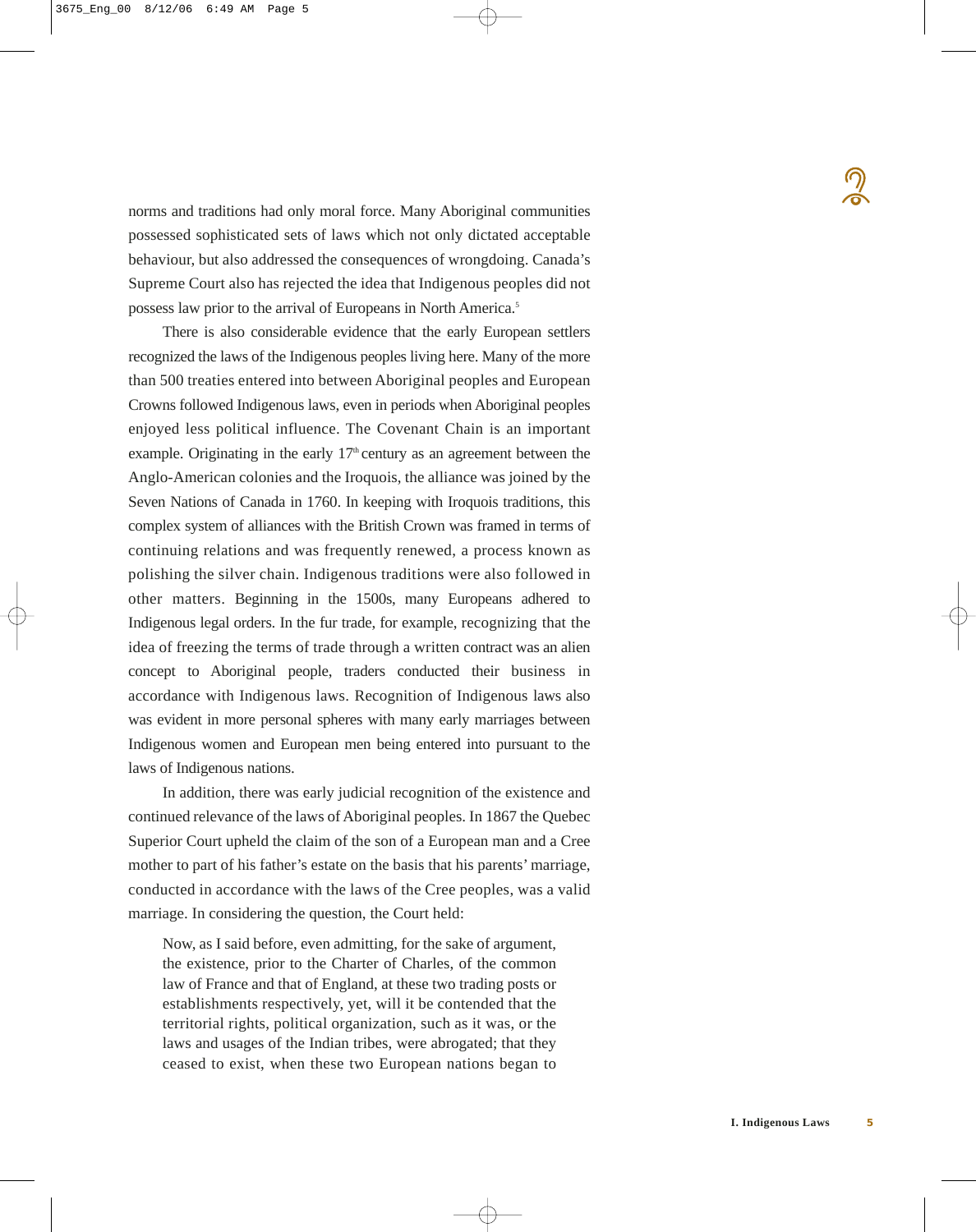trade with the aboriginal occupants? In my opinion, it is beyond controversy that they did not, that so far from being abolished, they were left in full force, and were not even modified in the slightest degree, in regard to the civil rights of the natives.<sup>6</sup>

In spite of the importance of Indigenous laws in regulating the lives and affairs of Aboriginal peoples, their influence was greatly eroded following the enactment of the *Enfranchisement Act of 1869* and the *Indian Act* in 1876, embodying a policy of assimilation and imposing a foreign system of governance and laws. Driven by huge increases in the numbers of European settlers, whose economic interests in establishing permanent settlements, clearing land for agricultural purposes and exploiting the country's natural resources, were increasingly incompatible with the interests and lifestyles of the Indigenous population, the early cooperation that existed between Indigenous peoples and European settlers came to an end. Recognition of Indigenous laws ceased, Indigenous legal traditions were ignored or suppressed and many ceremonies and practices were banned.

Beginning in the 1870s Aboriginal children were forcibly removed from their homes and sent to residential schools in furtherance of the policy of assimilation. Forbidden to speak their Aboriginal languages or to practice their customs or traditions, generations of Aboriginal children lost touch with their culture, their language and their traditions. In Aboriginal communities, laws and dispute resolution mechanisms based on the unique values, principles and culture of the community were replaced with a legal system embodying foreign legal traditions. Under the *Enfranchisement Act* and the *Indian Acts* of 1876 and 1880 traditional systems of governance were replaced by the band council system and control over Aboriginal peoples and communities was placed in the hands of the federal government.

The impact on Aboriginal communities has been devastating. There is wide support for the proposition that the social, economic and political problems plaguing Aboriginal communities today are in large measure the legacy of past policies of assimilation and displacement.<sup>7</sup>

Indigenous legal traditions, however, have survived and continue to be followed by many Aboriginal peoples. These legal traditions are not ancient artefacts, frozen in time, but living systems of beliefs and practices, revised over time to respond to contemporary needs and challenges. There are past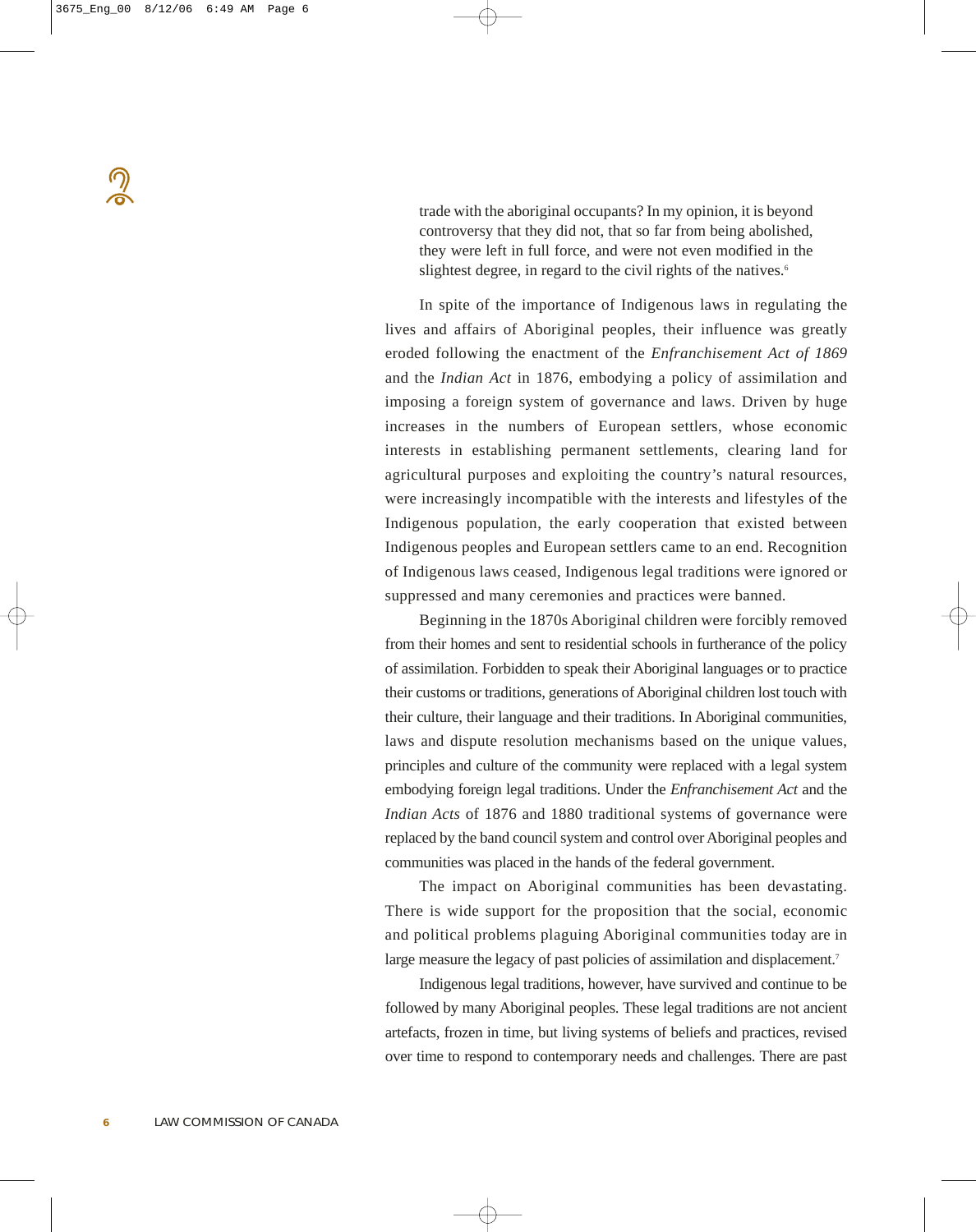practices in all legal traditions that are no longer acceptable in light of present-day values. Indigenous legal traditions are no different. Many Aboriginal communities today are actively revitalizing their legal traditions and developing contemporary laws based on the values that informed and shaped their traditional approaches to the governance of human relationships and dispute resolution.

The Nisga'a Nation in north-western British Columbia is a prominent example of an Aboriginal community that continues to be guided by its legal traditions in contemporary governance and law-making. The *Ayuuk*, the ancient legal code of the Nisga'a, is recognized in the *Nisga'a Final Agreement* as a source of Nisga'a law and has guided the Nisga'a in the enactment of dozens of pieces of modern legislation. The Constitution of the Nisga'a Nation expressly states, for example, that the resolution of disputes in the Nation is to be based upon the principles of the *Ayuuk*, including acknowledging wrongdoing and providing restitution, achieving reconciliation and restoring harmony. Many other Aboriginal communities across Canada are developing and enacting constitutions in which the fundamental values and principles that informed their legal traditions are articulated for the guidance of governance and law-making.

**The strength of a tradition is not how closely it adheres to its original form but how well it develops and remains relevant under changing circumstances.**

**Katherine T. Bartlett, "Tradition, Change and the Idea of Progress in Feminist Legal Thought" (1995)** *Wisconsin Law Review* **303 at 331.**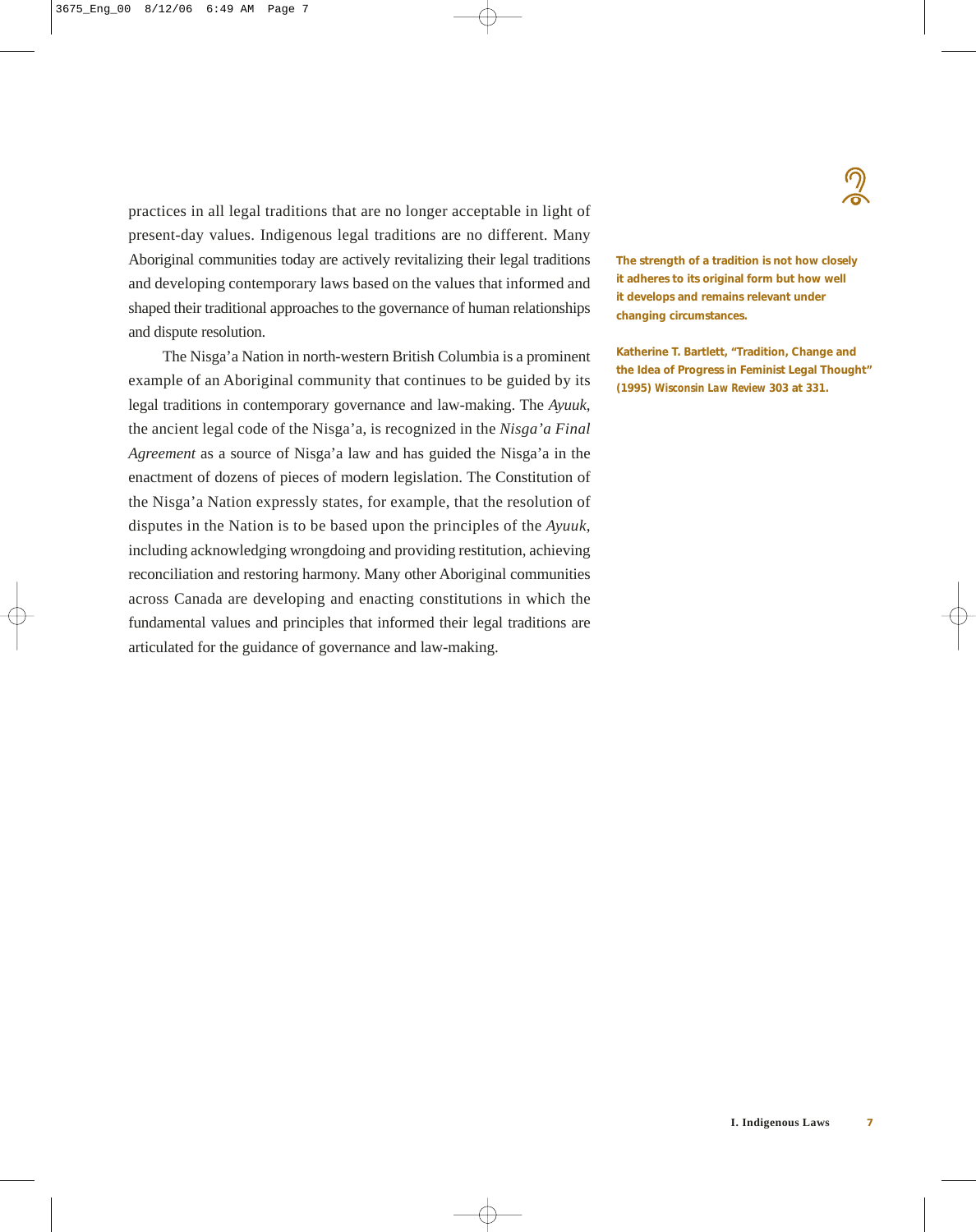#### **…Aboriginal cultures were vibrant and distinctive not only in the beginning but remain so today. Though bruised and distorted as a result of the colonial experience, inevitably changed by time and new circumstances, even in danger of extinction in some important dimensions such as language, nevertheless a fundamentally different world view continues to exist and struggles for expression whenever Aboriginal people come together.**

**Among the most important aspects of cultural difference is the emphasis still placed on the collectivity in Aboriginal society — that is, the importance of family, clan, community and nation; the importance of the collective to an individual's sense of health and self-worth; the conception of the individual's responsibility to the collective and of the collective's responsibility to care for and protect its more vulnerable members; the importance of collective rights and collective action.**

**Canada,** *Report of the Royal Commission on Aboriginal Peoples: Looking Forward, Looking Back***, vol. 1 (Ottawa: Supply and Services Canada, 1996), CD-ROM:** *For Seven Generations: An Information Legacy of the Royal Commission on Aboriginal Peoples*  **(Ottawa: Libraxus, 1997) at chapter 14.** 

## **PART II — WHY SUPPORT THE REVITALIZATION OF INDIGENOUS LEGAL TRADITIONS?**

Support for revitalization of Indigenous legal traditions has its roots in the protection of Indigenous cultures, in the unique historical and political status of Indigenous peoples in Canada, and in the link to the development of healthy Aboriginal communities.<sup>8</sup>

There is overwhelming evidence that the development of successful Aboriginal communities is directly linked to real control by Aboriginal peoples over decision-making, including decisions on the enactment and enforcement of laws. Practical autonomy accompanied by capable, effective governance based on culturally appropriate institutions, has been recognized as essential to the success — economic, social and political of Aboriginal communities. The power to make culturally appropriate laws and the establishment of fair, independent and culturally appropriate mechanisms for the resolution of disputes are essential elements of good governance.<sup>9</sup> This has been amply demonstrated by the research conducted by The Harvard Project on American Indian Economic Development (the "Harvard Project").<sup>10</sup>

Cultural match is vital to the acceptability and thus the legitimacy of legal systems and governance structures. A high degree of cultural match promotes a high degree of support from the members of the community. Culturally appropriate laws command allegiance and respect.11 Conversely, laws and governance structures that do not resonate with a community's culture and values lack legitimacy. Put simply, a legal system that does not have to justify its existence or defend its worth is less vulnerable to challenges. Laws based on a community's own traditions and principles would be more relevant and meaningful to its members and could thus strengthen the rule of law in the community.

As Indigenous legal traditions are rooted in the unique cultures of Aboriginal communities and nations, their revitalization could play an important role in the regeneration of Indigenous cultures, promoting Indigenous ways of thinking and acting.12 Despite the impact of colonialism, Indigenous cultures remain distinct. The expression and evolution of Indigenous cultures are seen as vital to the health of Aboriginal communities.

The inherent right of Aboriginal peoples to self-governance provides an additional justification for greater recognition of Indigenous legal traditions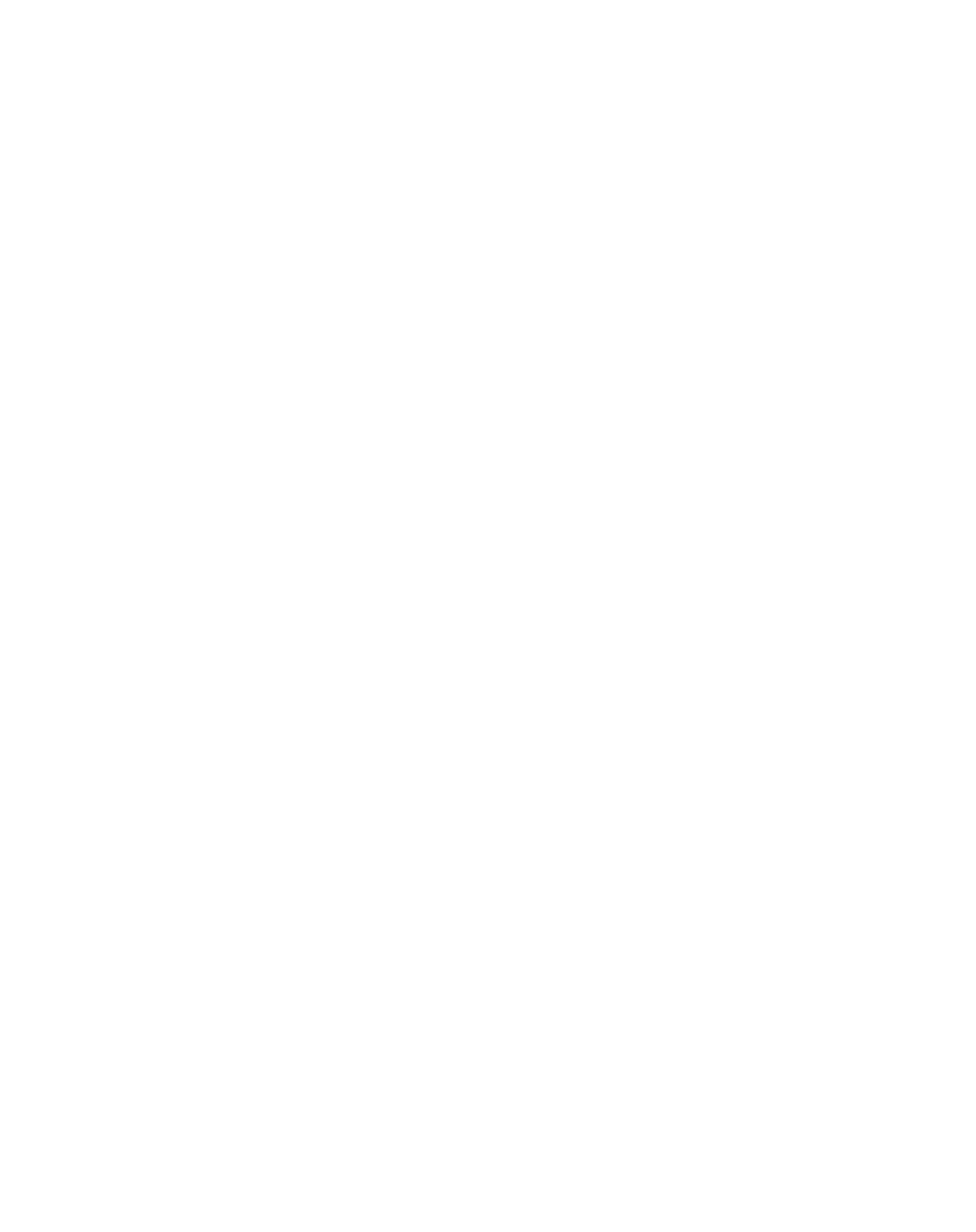## **PART III — ISSUES AND CHALLENGES**

The revitalization of Indigenous legal traditions faces many challenges. Indigenous communities must reclaim, define and understand their traditions. The loss of culture and traditions caused by the historic treatment of Aboriginal peoples and the state of many Aboriginal communities make this a formidable challenge for some communities. Equally significant is the challenge for the Canadian state to create the political and legal space to accommodate revitalized Indigenous legal traditions and Aboriginal lawmaking. Alongside these issues are questions about the scope of the applicability of Indigenous legal traditions, the application of the *Canadian Charter of Rights and Freedoms*, the ways in which Indigenous legal institutions will be held accountable to the people they serve, and the ability of Canadians to understand the implications of the unique historical and political position occupied by Aboriginal peoples in Canada.

More generally, it has been suggested that one of the largest challenges to ensuring greater recognition of Indigenous legal traditions is the state of the relationship between Canada and Aboriginal peoples. Marred by mistrust, the relationship could make essential dialogue on the issues difficult.

While not insignificant, these challenges must be considered against the backdrop of the benefits of overcoming them.

#### **A. Identifying and interpreting Indigenous legal traditions**

For Indigenous legal traditions to regain their influence in guiding the lives of Aboriginal peoples, Aboriginal communities must first identify and define their traditions and in some cases revise them for application in modern Aboriginal communities. While many Aboriginal communities have preserved their traditions, in others the legacy of Canada's policies of assimilation has been the loss of much of their guiding values and principles. This erosion of Indigenous legal traditions presents particular challenges for Aboriginal communities. To be effective and to have influence and authority, law must be accessible to and accepted by the people governed by and administering it. For those Aboriginal communities that have lost touch with their traditions, reclaiming and regenerating their traditions for contemporary application is therefore vital. Such a process inevitably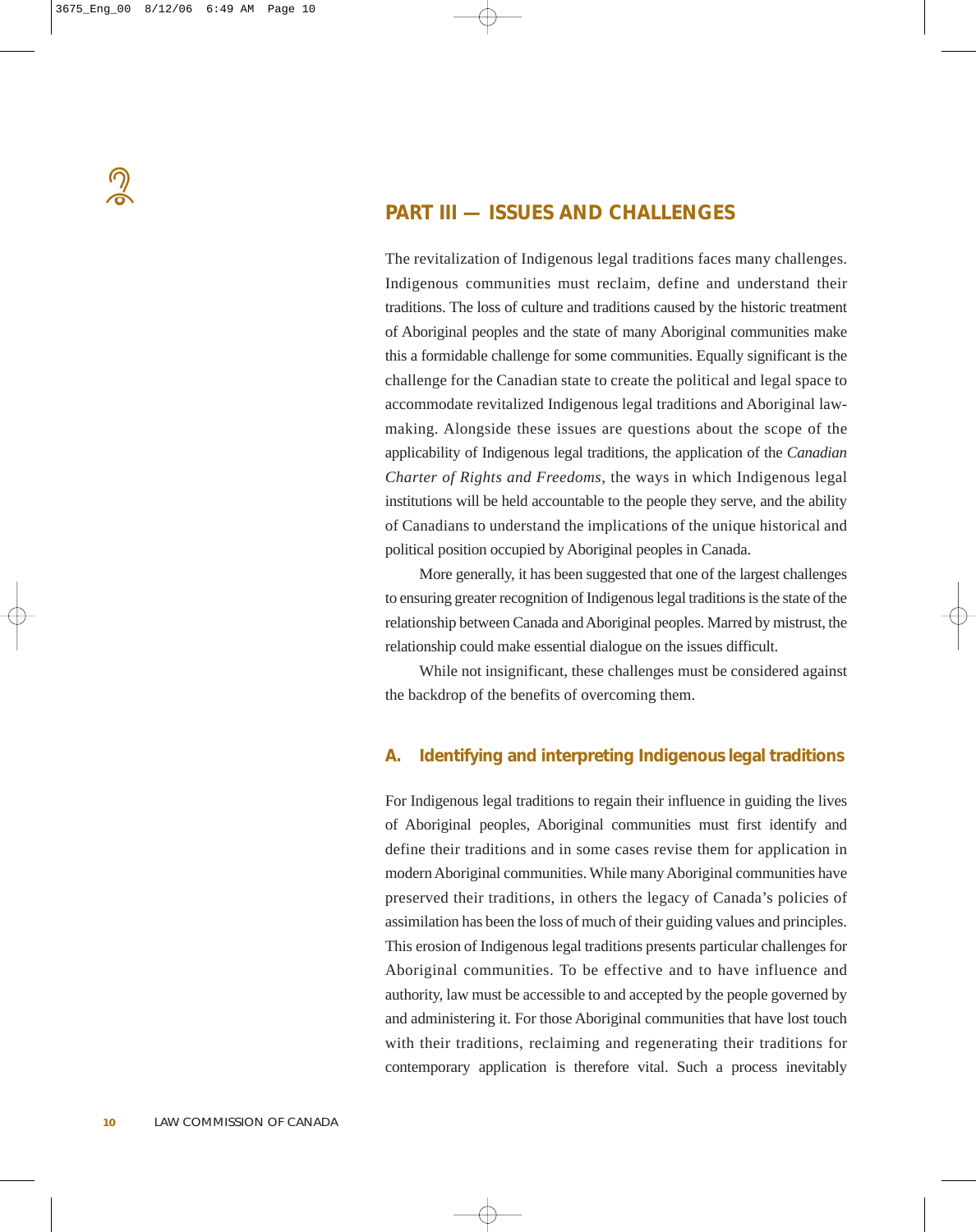involves gathering and sharing knowledge about traditions, customs and values and may also involve reconstructing the traditions. Some communities have tackled this challenge by reaching into the stories of their Elders to identify the essential values that guided their people historically and then using these values to guide their contemporary law-making. Other communities have drafted charters or constitutions based on the knowledge of their Elders, setting out the community's principles, values and customs for the guidance of its citizens, government and law-making. Still others are turning to communities with which they have close ties to explore the traditions of those communities and use the information gathered to reconstruct their legal traditions.

But this process is not necessarily an easy one. Many Aboriginal communities, suffering from the effects of colonialism and its impact on their cultural identity, are divided. The removal of children from their communities and their forced attendance at residential schools in many cases broke the traditional links between generations, undermining the social structures in scores of communities. In some cases this has led to a weakening of the roles of Elders and the consequent loss of much knowledge traditionally passed down from Elders to younger generations. Even in more cohesive communities there are inevitable differences about the content of those traditions, about their meaning and about how they should be changed for application today.

Aboriginal women have expressed particular concerns about how Indigenous legal traditions are understood and interpreted. Central to their concerns is recognition of the profound impact of the policies of assimilation on Indigenous communities, culture and legal traditions.

The traditional roles of men and women in Aboriginal communities, while differentiated, were generally egalitarian. Women held highly valued roles: they served as leaders and advisors, they were teachers and they were respected as the givers of life. Some Aboriginal societies were matrilineal with the family line and important ceremonies and symbols passing through women.15 By contrast, at the time of European arrival in North America, European women were not permitted to own property or hold positions of power and their legal status was akin to that of minors. These views were imposed on Aboriginal societies through the operation of the *Indian Act*, which took away women's powers, permitting only men to hold

**[T]he notion of 'tradition' in contemporary Indigenous societies is contestable and contested.**

**Different groups within any particular Indigenous community will have different ideas about how 'traditions' should be understood, identified, and re-created….**

**…**

**Gordon Christie, "Space for Indigenous Legal Traditions" (2006) [unpublished, paper prepared for the Law Commission of Canada and the Indigenous Bar Association] at 38 and 40.**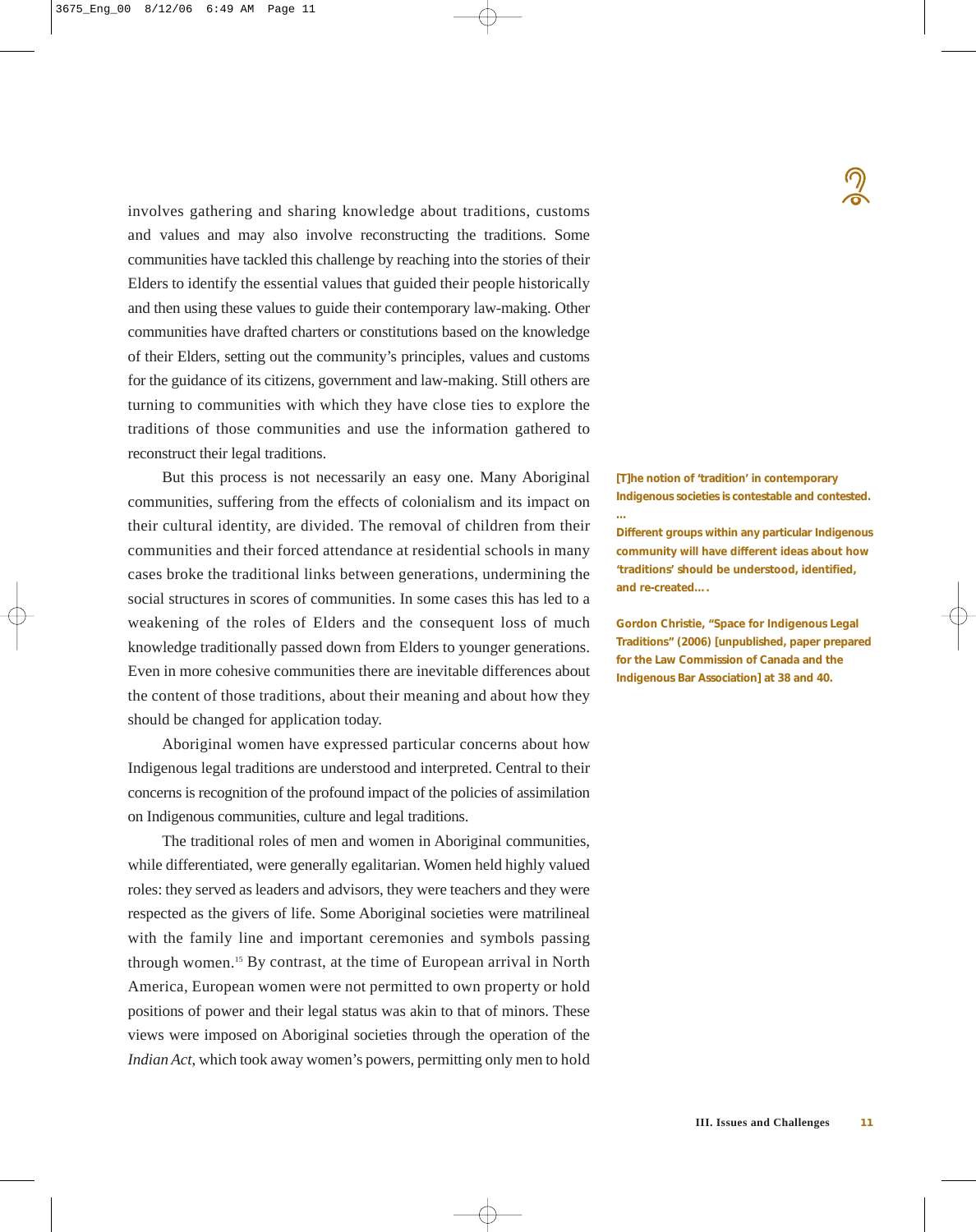**My ability to reclaim my position in the world as Haudenosaunee woman is preconditioned on the ability of our men to remember the traditions that we have lost.** 

**Patricia Monture-Angus,** *Thunder in My Soul: A Mohawk Woman Speaks* **(Halifax: Fernwood Publishing, 1995) at 179.** 

office in band councils, emphasizing male lineage, and stripping women of their status as Indians upon marriage to non-Aboriginal men. Aboriginal women have voiced concern that Aboriginal men (and women) have internalized the notions of gender imposed by the *Indian Act* and that this may lead to distorted interpretations of traditions.

The project of revitalizing Indigenous legal traditions, identifying, defining and interpreting those traditions and achieving consensus among the members of each Aboriginal community requires the commitment of resources sufficient for the task. This presents an additional challenge as Aboriginal communities actively engaged in the renewal of their legal traditions struggle to find funding for their projects.

#### **DISCUSSION POINTS:**

- *What are some of the steps that can be taken to reclaim, reconstruct, and revitalize Indigenous legal traditions?*
- *How can disagreements within Aboriginal communities over traditions, their content and their interpretation be resolved?*
- *Resources are important to assist Aboriginal peoples in revitalizing their legal traditions. What kind of support might this entail?*

#### **B. Is Canada receptive to reinvigorated Indigenous legal traditions?**

Another significant challenge arises not within Aboriginal communities, but in Canadian society. To open up the necessary political, legal and constitutional space for revitalized Indigenous legal traditions and Aboriginal law-making, the Canadian state must accept a strong measure of autonomy for Indigenous peoples in Canada. The historic treatment of Aboriginal peoples in Canada has not respected their autonomy, but in the past decade government policies have begun to reflect a growing recognition of the importance of autonomy for Aboriginal peoples and communities. The federal government has committed itself to working with Aboriginal peoples to improve the economic, social and physical health of their communities. As discussed above, there are sound reasons for believing that the revitalization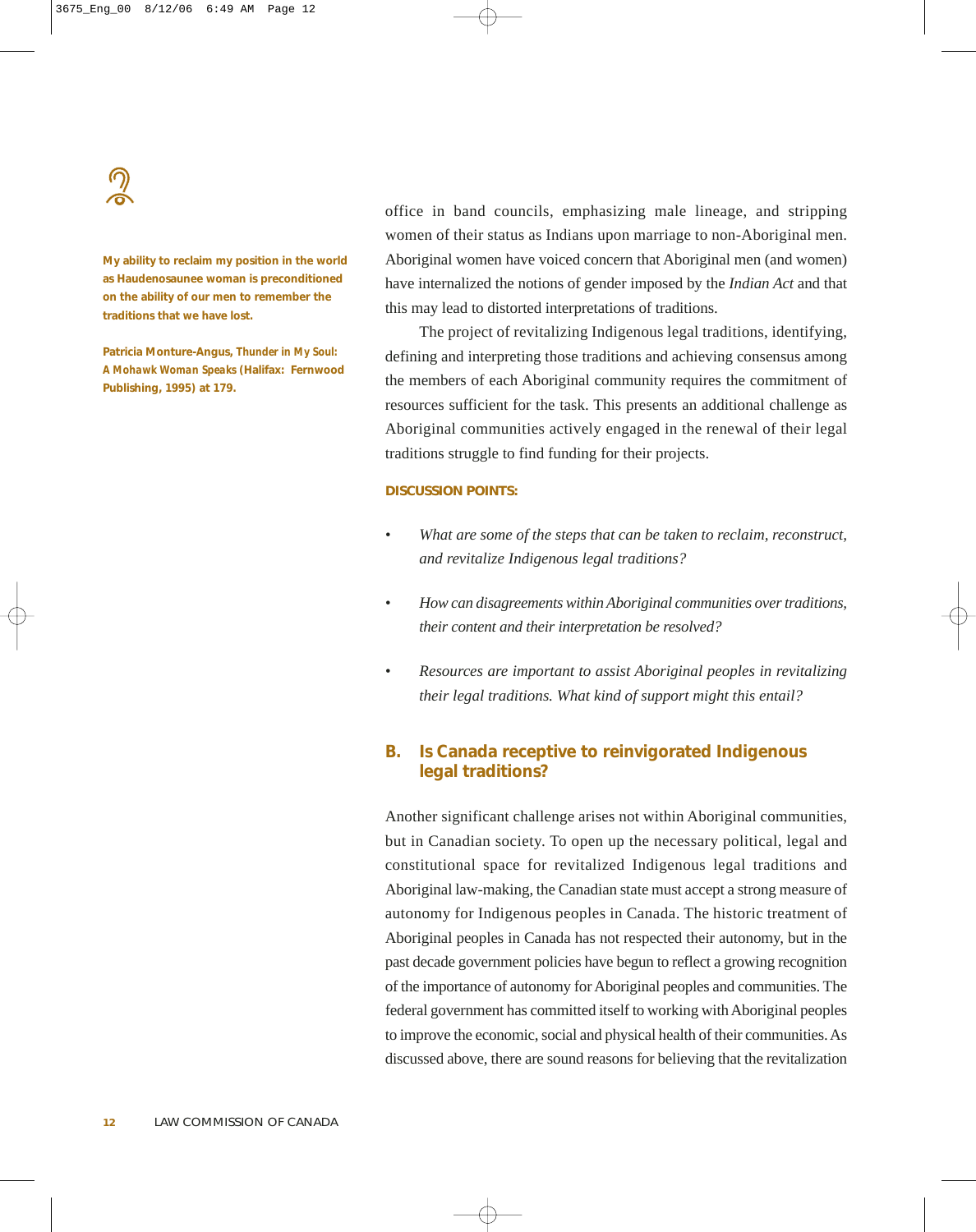and flourishing of Indigenous legal traditions and law-making would contribute to the overall health of Aboriginal communities.

Greater recognition of legal traditions would also require acceptance of the fact that Aboriginal communities may rely on an approach to regulating social interaction and adopt dispute resolution rules and procedures based not on the Western liberal culture of Canadian society, but on the legal traditions and values of Aboriginal communities, as defined and interpreted by those communities. Although sharing the concern for individual rights and security that is of central importance in our liberal democracy, Aboriginal communities historically placed greater importance on the collectivity and the responsibilities of its members to each other, to the community, to the land and to the Creator. Canadian society and the Canadian state would have to accept that renewed Indigenous legal traditions may reflect this different emphasis.

#### **DISCUSSION POINTS:**

- *What should be the role of the Canadian state in response to efforts by Aboriginal communities to revive and regenerate their legal traditions?*
- *Greater understanding of Indigenous legal traditions and the cultures and values of Aboriginal peoples might make Canadians more receptive to greater recognition of Indigenous legal traditions. What are some of the ways to promote such understanding amongst Canadians?*

#### **C. Intelligibility and accessibility**

Concerns have been raised that Indigenous legal traditions may not be sufficiently precise or intelligible to be accessible and to be relied upon as laws. Because these traditions tend to be recorded and conveyed through stories, songs, rituals and ceremonies, they may be perceived as less legitimate than Euro-Canadian legal traditions, which rely more on formal proclamations and written records. Although it is tempting to make such sweeping distinctions between non-Indigenous and Indigenous legal traditions, especially given their different histories, values and social organization, the distinctions are more apparent than real.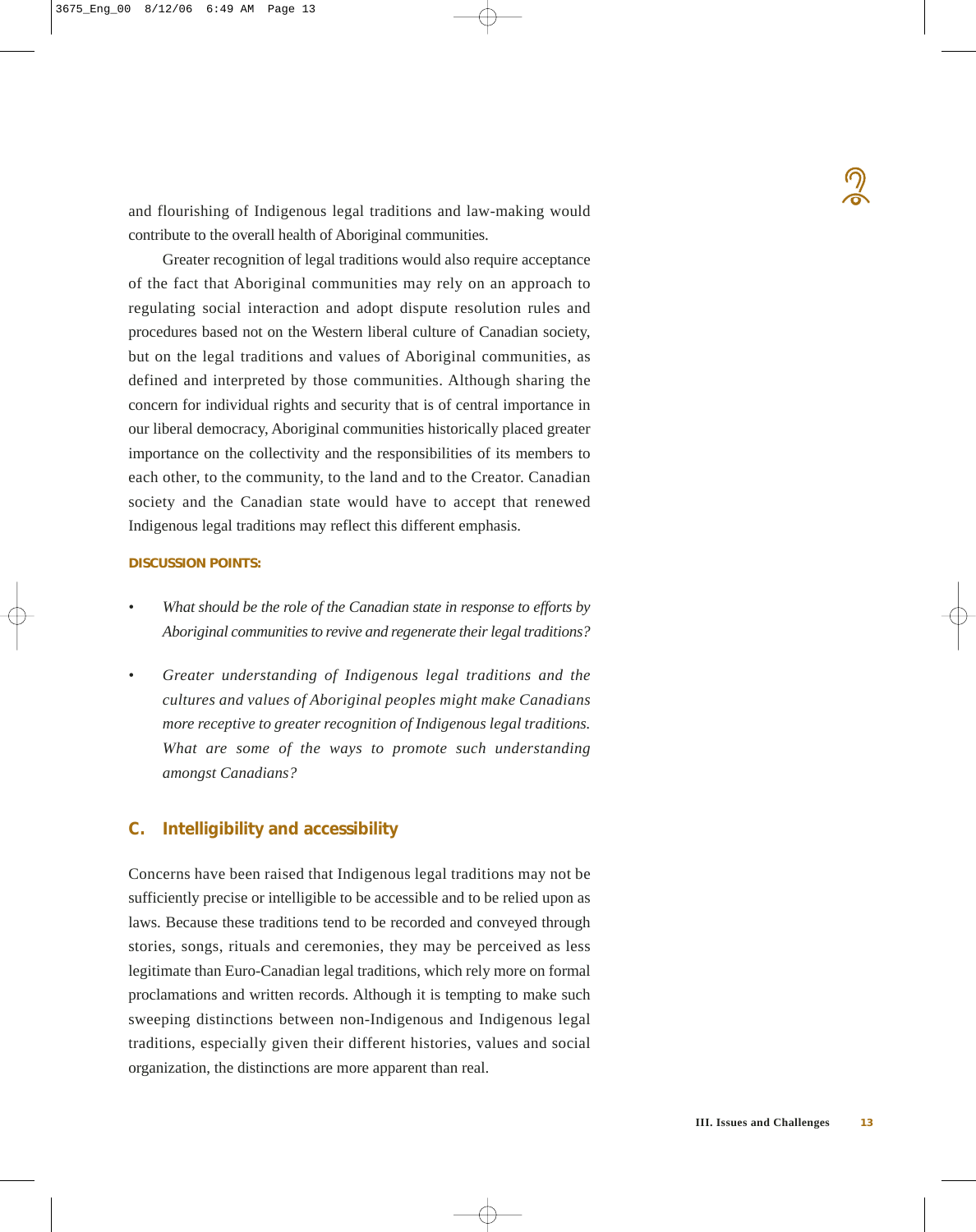*…*

*As a lad I sat at my Grandfather's feet. Many times he told me the story. It is long. In the Native tongue it takes eight hours to tell.*

*So, several times each year, I sat at his feet and listened to our records. I drank in the words. In time I became word perfect. I knew all the story. I could repeat it without missing any of its parts. So I became the historian of Medeek. So I took my place in a long line that had gone before me.*

*The life of my People has left its accustomed ways. There is little time to learn the history on our People. Many things have drawn the minds of our young men from the habit of peacefully listening to their elders.*

*So, lest the record be lost, I tell it that it may be written down and preserved.*

*Thus may the Men of Medeek, now scattered in many places, read. Thus may they learn of the deeds that are recorded on their Totem Poles. Thus may they come to have an honest pride in their lineage, and the deeds performed by their ancestors.* 

**Will Robinson, as told by Walter Wright,** *Men of Medeek***, 2 ed. (Kitimat: Northern Sentinel Press, 1962) at 1.**

Like all legal traditions, Indigenous legal traditions are cultural phenomena that must be interpreted in their proper cultural context. Indeed, no system of law has meaning outside of its cultural context. Since every culture has its own notions of space, time, historical truth and causality, and since a shared understanding of such concepts is taken for granted when drawing inferences or conclusions about a given set of facts, there is much scope for misinterpretation when people unfamiliar with Indigenous cultures interpret Indigenous laws.

To make their legal traditions more accessible some Aboriginal communities have written them down in codes, law books, statutes or constitutions. Indigenous legal traditions might also be transmitted through videos, the media, workshops, apprenticeships, classroom learning, textbooks, published judgments, and even public performances. Broader understanding of Indigenous legal traditions would contribute to their accessibility, and would also help to demystify Indigenous laws and promote understanding of the role of Indigenous laws in the Canadian legal landscape. Greater understanding of Indigenous legal traditions might also have the ancillary benefit of enriching Canadian society by providing alternatives for dealing with issues and problems that often end up in the mainstream justice system.

Based on their experience, however, Aboriginal peoples may be reluctant to share their legal traditions with society at large. Misapprehension and misunderstanding have resulted in the stereotyping and marginalization of Indigenous peoples, militating against intimacy with other cultures.

For most of Canada's history, Indigenous knowledge was thought to be static and dying. Lawmakers, historians and others took pains both to eradicate and to catalogue Indigenous cultural expression, objects and ideas. Ceremonial masks, totem poles, wampum belts and other cultural objects were confiscated and appropriated by private collectors and public institutions. Many anthropologists, archaeologists, and academics made careers from these appropriations and studies. Non-Aboriginal musicians, literary guilds and the film industry also misappropriated Aboriginal songs, stories and performances. In the circumstances, it is not surprising that Indigenous peoples may be wary of subjecting their legal traditions to public scrutiny and possible derision or appropriation.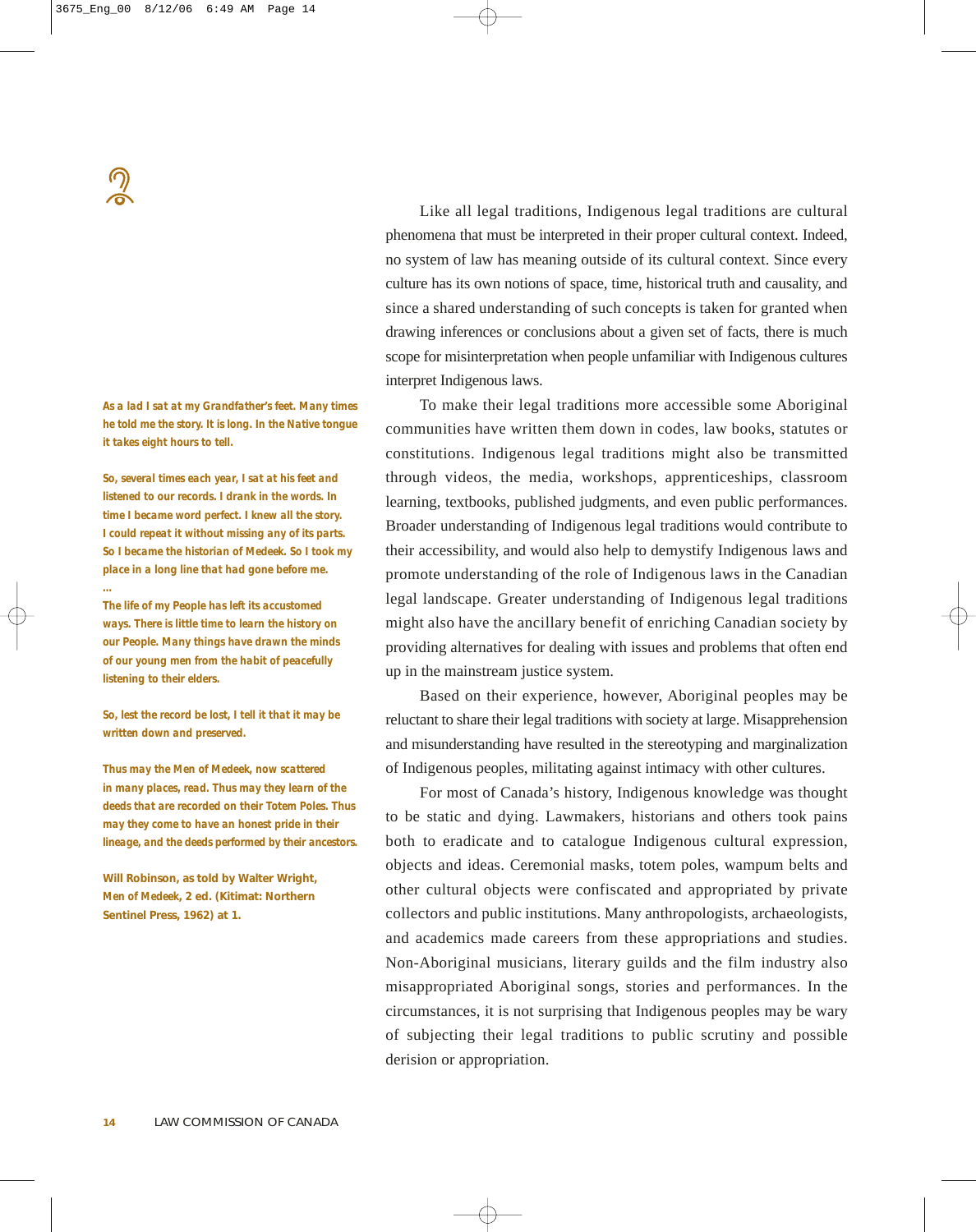Another concern with codifying Indigenous legal traditions relates to their largely oral nature. Many Aboriginal people express concern that the process of translating the oral into the written, even when intended to help preserve and disseminate Indigenous laws, changes the traditions and laws. It has been suggested that one way of preserving the integrity of the oral tradition and guarding against overly rigid interpretations of the written version would be for codes of Indigenous legal traditions to contain preambles specifying that the oral tradition is to prevail and vesting interpretive authority in local, Indigenous institutions.

#### **DISCUSSION POINTS:**

- *How might oral transmission of Indigenous laws work in the context of the current Canadian legal system? Are oral and written forms of legal knowledge mutually exclusive or compatible?*
- *What steps can be taken to prevent the misinterpretation, misapplication, misappropriation and stereotyping of Indigenous legal traditions?*

#### **D. Equality**

Would enhancing recognition of Indigenous legal traditions and Aboriginal law-making create unfairness, either for Aboriginal peoples or for others in Canadian society? For some there is concern that it would lead to the creation of separate and unequal systems of justice for Aboriginal peoples. Others question why there should be greater recognition of Indigenous legal traditions but not the legal traditions of different minority groups.

In considering these concerns it is critical to bear in mind both Canada's approach to equality and the unique historical and legal position occupied by Aboriginal peoples in Canada. It is also important to realize that the precise ways in which Indigenous legal traditions might operate in the Canadian legal landscape is something that will require considerable discussion. A range of possibilities exist. While Aboriginal justice systems running parallel to the civil and common law system is one vision, another is of recognition of Indigenous legal traditions within the existing legal framework, with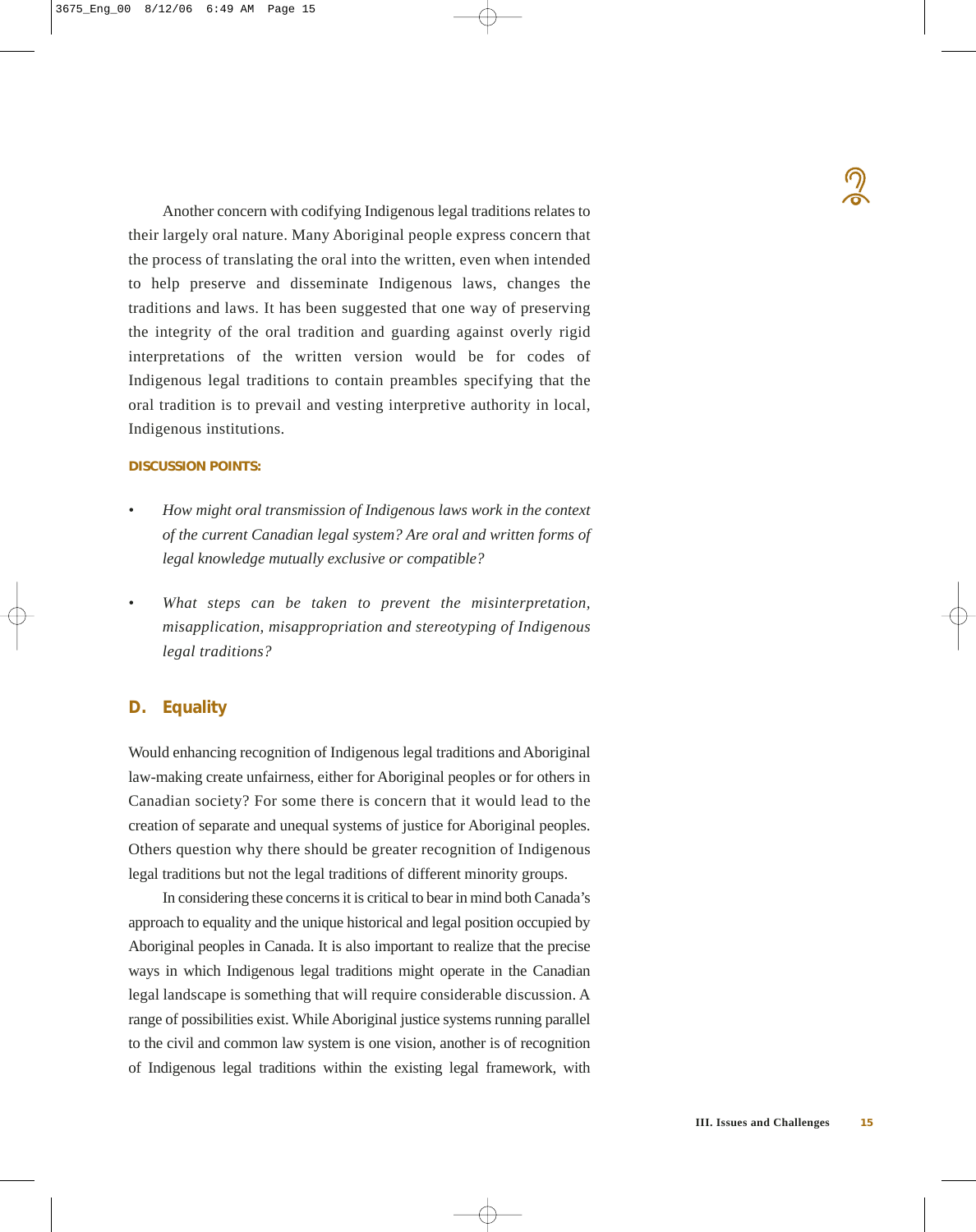**We spent several years in a distracting debate over whether justice reform involves separate justice systems or reforming the mainstream system. This is a false dichotomy and fruitless distinction because it is not an either/or choice. The impetus for change can be better described as getting away from the colonialism and domination... Resisting colonialism means a reclaiming by Aboriginal people of control over the resolution of disputes and jurisdiction over justice, but it is not as simple or as quick as that sounds. Moving in this direction will involve many linkages…and perhaps phased jurisdiction.** 

**Mary Ellen Turpel, "Reflections on Thinking About Criminal Justice Reform" in R. Gosse, J. Henderson & R. Carter, eds.,** *Continuing Poundmaker and Riel's Quest* **(Saskatoon: Purich Publishing, 1994).**

**The Supreme Court of Canada observed in the case of** *Law v. Canada* **(***Minister of Employment and Immigration***) that "true equality does not necessarily result from identical treatment."** 

**The Court went on to say that sometimes it is necessary to treat people differently precisely to accommodate differences, compensate for pre-existing disadvantages and produce equal results. By extension, a law that applies uniformly to all can still violate equality rights. This concept, called "substantive equality," is a well-accepted principle of Canadian human rights law.**

*Law v. Canada (Minister of Employment and Immigration)* **[1999] 1 S.C.R. 497.**

provisions for people unhappy with decisions rendered by Aboriginal dispute resolution bodies to appeal to the superior courts of the province or territory. Still another possibility would see Indigenous legal traditions valued and taken into account in the existing civil and common law system.16 It is possible that different Aboriginal communities would want to proceed differently, depending on the capacity of the communities and their priorities.

It must be acknowledged, however, that greater recognition of Indigenous legal traditions in whatever form would involve differential treatment of Aboriginal peoples. But such differential treatment would not necessarily offend rules of fairness or guarantees of equality as they are understood and applied in Canada. Aboriginal peoples in Canada have a different historical, legal and political status than do other Canadians. As the original occupants of this land and one of the founding political and legal groups in the country, they occupy a unique position in Canada's constitutional framework. This distinguishes them from members of other distinct cultures now living in Canada. The special position of Aboriginal peoples is recognized by section 35(1) of the Constitution which protects the existing culture, practices and traditions of Aboriginal peoples in Canada. It is also important to note that section 25 of the *Canadian Charter of Rights and Freedoms* specifically provides that the rights and freedoms contained in the *Charter* are not to be interpreted in a way that diminishes or interferes with any Aboriginal or treaty rights.

Canada's federal system, in which legal pluralism is the norm, also recognizes that different laws may apply to different people. The Canadian legal system provides for the creation and enforcement of a variety of laws by the ten provinces, three territories and one central government. As a result, significant rights, benefits and responsibilities of residents of Canada vary depending upon where they live. Where necessary, these laws are balanced and harmonized and this would likely be necessary in the case of Indigenous laws. But the existence of a mosaic of laws covering the people of Canada is a reality in the federal system. Far from bringing its legal system into disrepute, Canada's agility in accommodating regional and cultural differences is applauded both at home and abroad.

The Supreme Court of Canada has recognized that it is at times necessary to treat differently situated people differently in order to eliminate inequity. Similarly, international law has long recognized that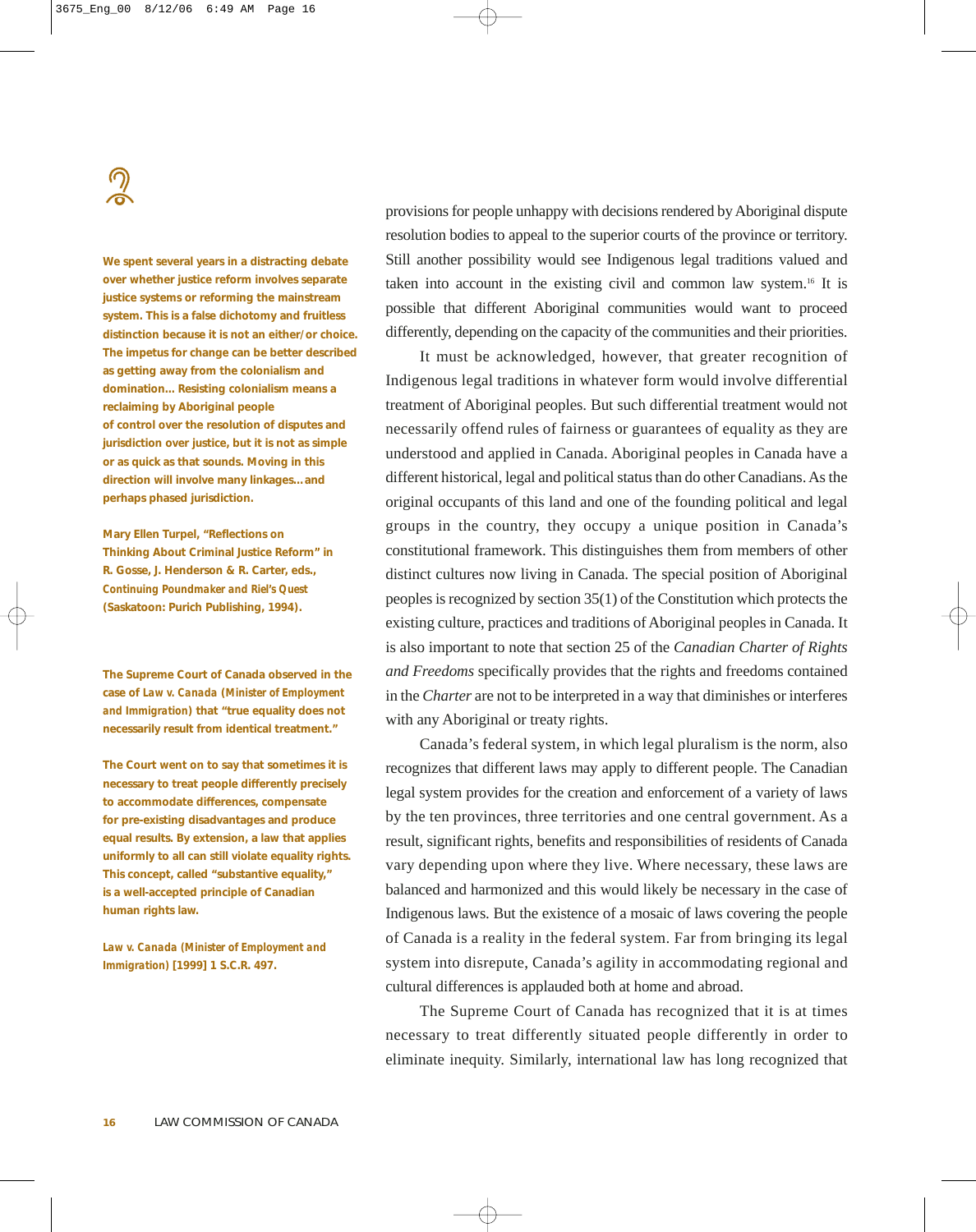the accommodation of differences between groups can be essential for the achievement of substantive equality. Canada has embraced the notion that the principle of non-discrimination requires *both* the equal treatment of equals *and* the consideration and accommodation of difference.

The applicability of the *Charter* to Aboriginal governments is another important issue requiring consideration. While some argue that it would be inappropriate to apply the *Charter* — the development of which Aboriginal peoples had little opportunity to participate in — to Aboriginal governments<sup>17</sup> others, including representatives of Aboriginal women, contend that to ensure the protection of individual rights, it is imperative that the *Charter* apply. Groups such as the Native Women's Association of Canada stress the importance of *Charter* protections to Aboriginal women whose traditional roles in Aboriginal society were undermined by the impact of colonialism.18 Proponents of the applicability of the *Charter* also note that far from reflecting only Euro-Canadian values, the *Charter* reflects values and principles embraced by a broad international community of nations.<sup>19</sup>

Recognizing the need to balance protection of individual rights with respect for the cultures of individual Aboriginal nations and communities, some have suggested the development and enactment of Aboriginal charters of rights. This approach has found some favour with Aboriginal women, who have suggested that an Aboriginal Charter of Rights might be an appropriate vehicle through which to ensure respect for the rights of individual Aboriginal citizens by Aboriginal governments.<sup>20</sup>

#### **DISCUSSION POINTS:**

- *What approaches might be taken to increase understanding of the link between greater recognition of Indigenous legal traditions and the unique historical and constitutional position of Aboriginal peoples in Canada?*
- *How can the rights of individuals be protected in Indigenous legal systems?*
- *To what extent should the* Charter *apply to Aboriginal law-making and legal systems? Should Aboriginal charters of rights be enacted?*

**While a dialogue continues on the application of the Charter, many Aboriginal people see the application of the Charter as simply inappropriate, because it does not reflect Aboriginal values or approaches to resolving disputes. This is not to say that Aboriginal peoples have no concern about individual rights and individual security under Aboriginal governments. The concern rests more with the Charter's elevation of the guaranteed legal rights over unguaranteed social and economic rights, the emphasis on rights rather than responsibilities, the failure to emphasize collective rights, and the litigation model of enforcement. These are among the features of the Charter that are alien to many Aboriginal communities.** 

**Peter W. Hogg & Mary Ellen Turpel, "Implementing Aboriginal Self-Government: Constitutional and Jurisdictional Issues", CD-ROM:** *For Seven Generations: An Information Legacy of the Royal Commission on Aboriginal Peoples* **(Ottawa: Libraxus, 1997) at 24.**

**While guarantees of individual rights are necessary, they have to be balanced against the need for Aboriginal nations to maintain their distinctive cultures, which traditionally have been at least as respectful of individual liberty as Anglo/French Canadian cultures. One way of addressing this would be through the development of model Aboriginal charter provisions that do take account of differences between Aboriginal cultures and the liberal values upon which the** *Charter* **is based.**

**Kent McNeil, "The Inherent Right of Self-Government: Emerging Directions for Legal Research" (2004) [unpublished, Research Report prepared for the National Centre for First Nations Governance] online: <http://www.fngovernance.org/pdf/ Kent McNeilInherent0105.pdf> at 28.**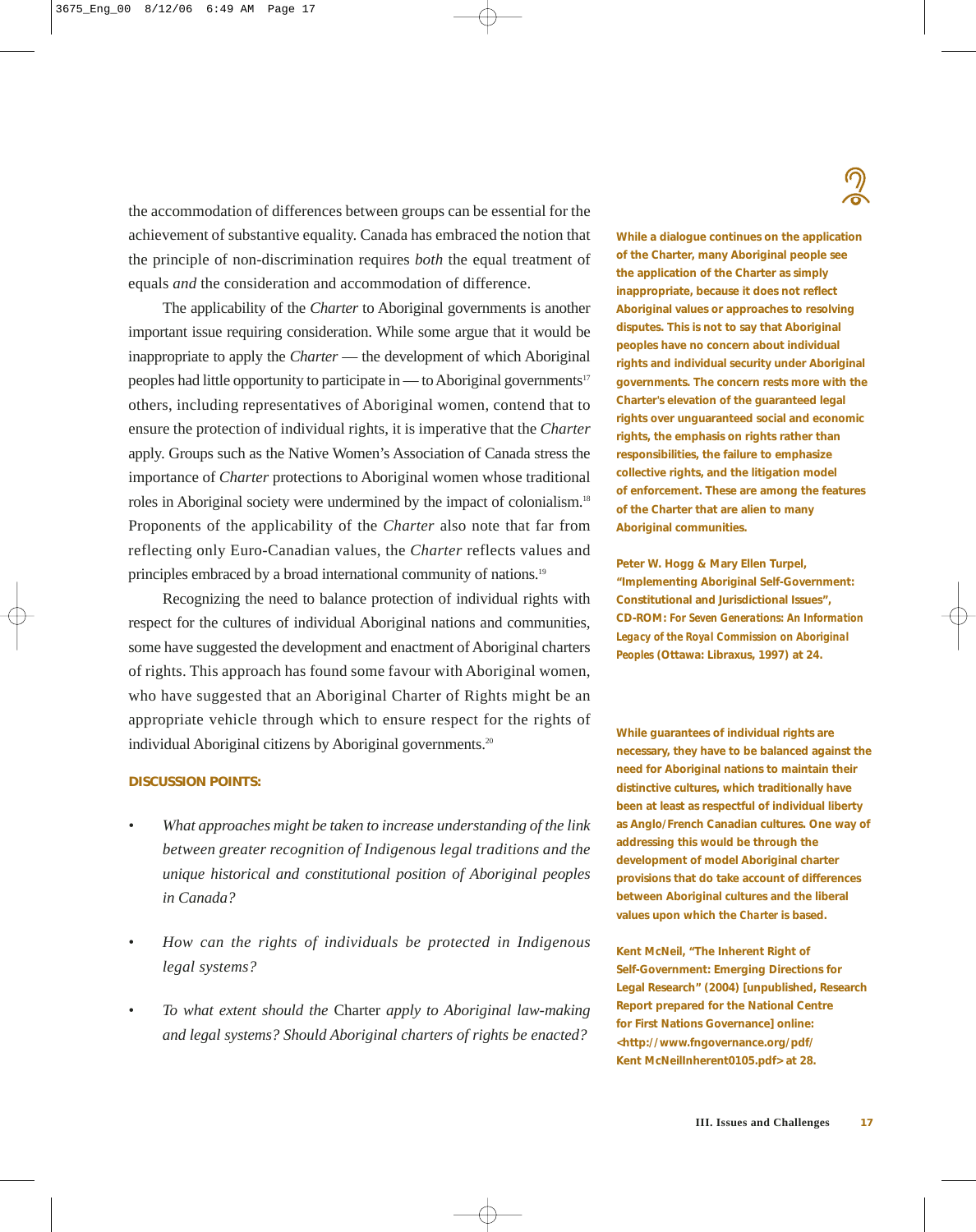#### **E. Applicability**

Another key issue relating to the operation of Indigenous legal traditions is the question of application. To whom would Indigenous laws apply? To Indigenous people only? To any person living in an Indigenous community? Should the scope of Indigenous laws extend to Aboriginal people living outside of their community? Should the scope of application depend on the nature of the law in question?

Some people have suggested that the application of Indigenous laws should be based on political rather than racial criteria, with Indigenous laws applying to all citizens of the Aboriginal community or nation. This could include both those born into and those adopted by the community. The conferring of citizenship is a basic element of self-governance and the authority of Indigenous governments to make decisions about who is and is not a citizen has been recognized in a number of treaties and selfgovernment agreements including the recent Dogrib and Innu treaties, the self-government agreements in the Yukon and the Final Agreement of the Nisga'a Nation. Many other Indigenous groups also have criteria for conferring citizenship on "outsiders."

Leaving aside questions relating to the applicability of Indigenous laws *within* communities, should the applicability of Indigenous laws be territorial or personal, or some combination of the two? In the first case, Indigenous laws would apply to anyone on Indigenous land. In the second, Indigenous laws would apply only to citizens of the Indigenous community whether living on or off Indigenous land. It seems realistic to imagine that the operation of Indigenous laws would have both a personal and a territorial aspect. Accomplishing the goals of land or environmental protection laws, for example, would require territorial application with all persons living on or using the Aboriginal land subject to the laws. Conversely, laws that are important to the protection and promotion of Aboriginal cultures, identity and traditions, such as those involving child welfare and adoption or cultural education might require personal application to be effective, applying to all citizens of the community regardless of where they are living.21

Issues of applicability are complex and are made all the more so by the fact that more than two thirds of Aboriginal people live off Aboriginal lands.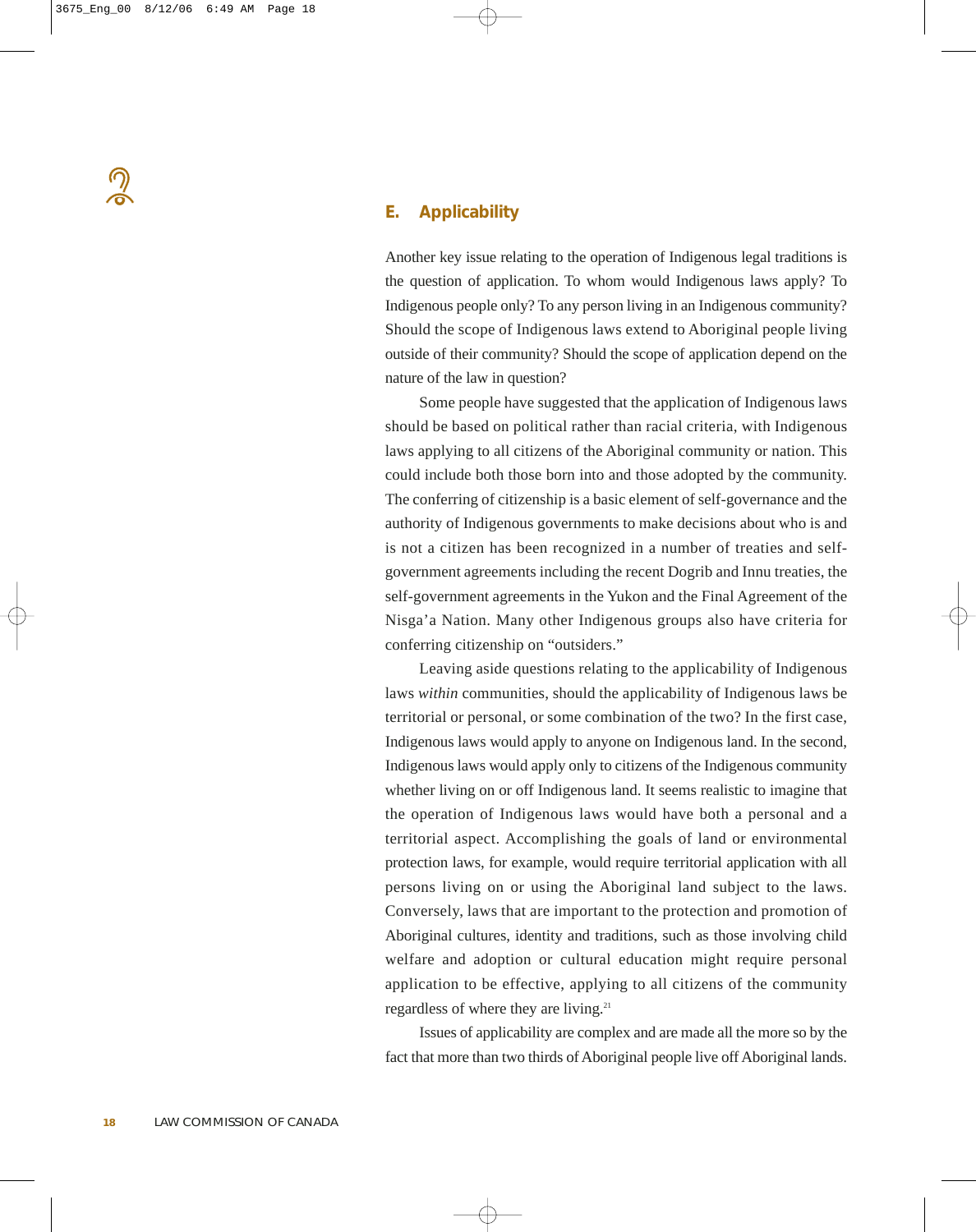With some 51% of Aboriginal people living in urban areas and a further 20% living in rural areas off Aboriginal lands, the personal application of Aboriginal laws faces obvious challenges including insuring access to the law and effective enforcement. It is interesting to note, however, that in the context of Aboriginal self-government it has been suggested that personal jurisdiction could be essential to self-government in urban areas and could be assisted by coordination of services among Aboriginal governments.<sup>22</sup>

In the United States, Indian nations have the jurisdiction to prosecute all Indians, whether members of the nation or not, for crimes committed on their territory. Tribal courts have no jurisdiction to enforce their criminal laws against non-Indians.

The issue of applicability also raises questions about the interplay of Aboriginal laws and federal, provincial or territorial laws of general application. In addressing this issue, the Royal Commission on Aboriginal Peoples made the following recommendations:

13. When an Aboriginal government passes legislation dealing with a subject-matter falling within the core, any inconsistent federal or provincial legislation is automatically displaced. An Aboriginal government can thus expand, contract or vary its exclusive range of operations in an organic manner, in keeping with its needs and circumstances. Where there is no inconsistent Aboriginal legislation occupying the field in a core area of jurisdiction, federal and provincial laws continue to apply in accordance with standard constitutional rules.

14. By way of exception, in certain cases a federal law may take precedence over an Aboriginal law where they conflict. However, for this to happen, the federal law has to meet the strict standard laid down by the Supreme Court of Canada in the Sparrow decision. Under this standard, the federal law has to serve a compelling and substantial need and be consistent with the Crown's basic fiduciary responsibilities to Aboriginal peoples.<sup>23</sup>

The self-government agreements between the Yukon territorial government and Yukon First Nations all provide that any territorial law of general application "shall be inoperative to the extent that it provides for any matter for which provision is made in a law enacted by the [First Nation]." Federal laws of general application also continue to apply, subject to any negotiated agreements specifically providing that certain First Nation laws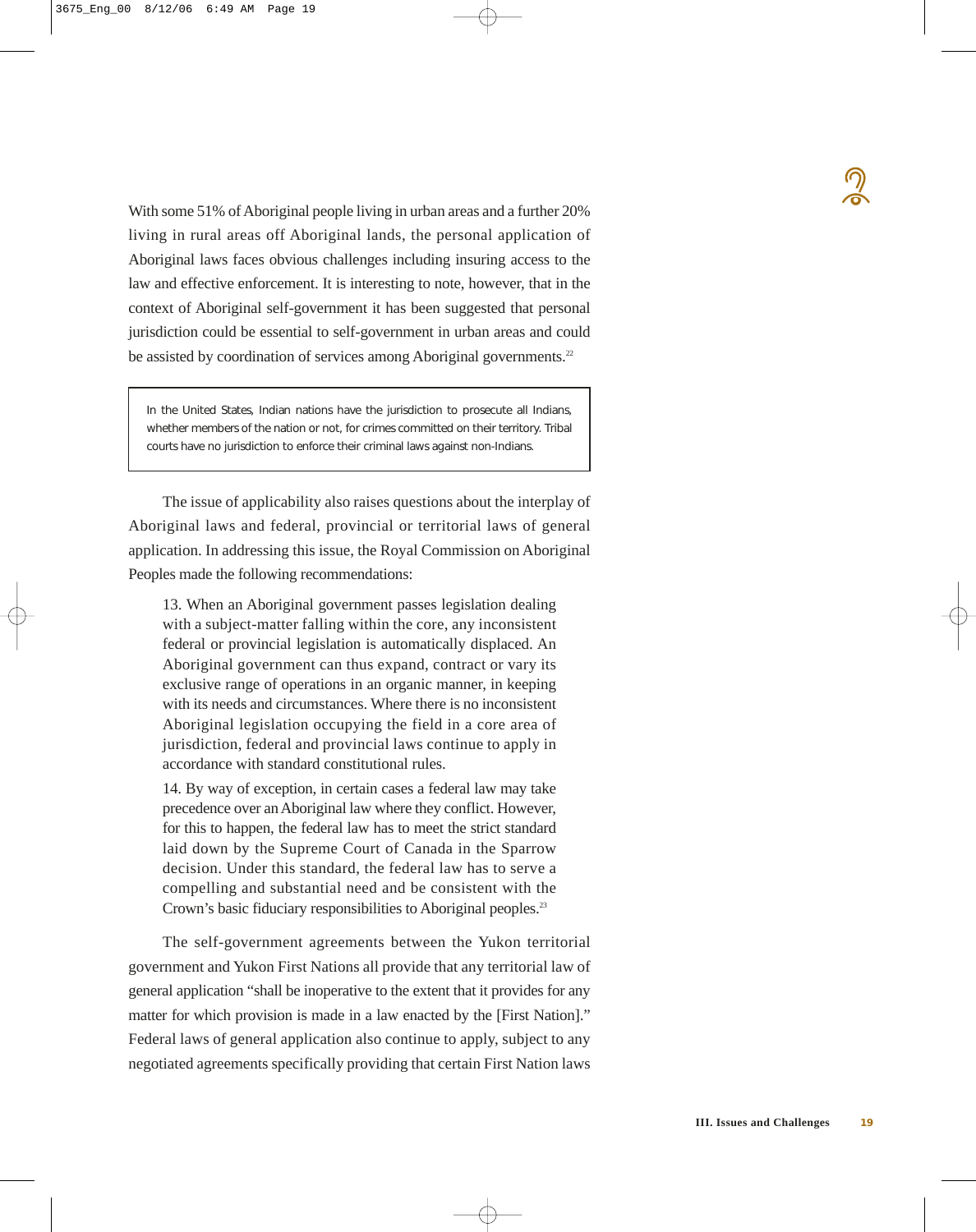shall prevail in the event of any conflict. In the case of the Nisga'a Final Agreement federal and provincial laws continue to apply to the Nisga'a Nation and its citizens, except where there is a conflict with the Final Agreement or the settlement legislation, in which case the agreement and settlement legislation prevail. From these examples it is evident that there are different possible approaches to the issue of conflict between Indigenous laws and laws of general application.

#### **DISCUSSION POINTS:**

- *To whom should Aboriginal laws and legal traditions apply? Should they apply only to Aboriginal citizens? If so, should they apply only while on Aboriginal lands or no matter where an Aboriginal citizen is? Should Aboriginal laws (or some Aboriginal laws) apply to non-Aboriginal peoples while on Aboriginal lands?*
- *Should the scope of applicability vary depending on the nature of the law?*
- *How could conflicts between laws Indigenous, common law, civil, statutory — be resolved? Should it depend on the circumstances, for example the parties involved or the location of the dispute?*

#### **F. Accountability**

Accountability mechanisms are important in all legal and governance systems, and systems administered by Indigenous peoples are no exception. A system of checks and balances is important to guard against potential abuse of power.

The work of the Harvard Project has demonstrated that nonpoliticized, fair dispute resolution is vital to effective governance and that Aboriginal communities with strong, independent judicial systems typically outperform other communities economically.<sup>24</sup> The research has also highlighted the importance of cultural match.<sup>25</sup> This suggests that the most effective oversight mechanisms would be those developed by Aboriginal peoples themselves to be reflective of their particular culture and values.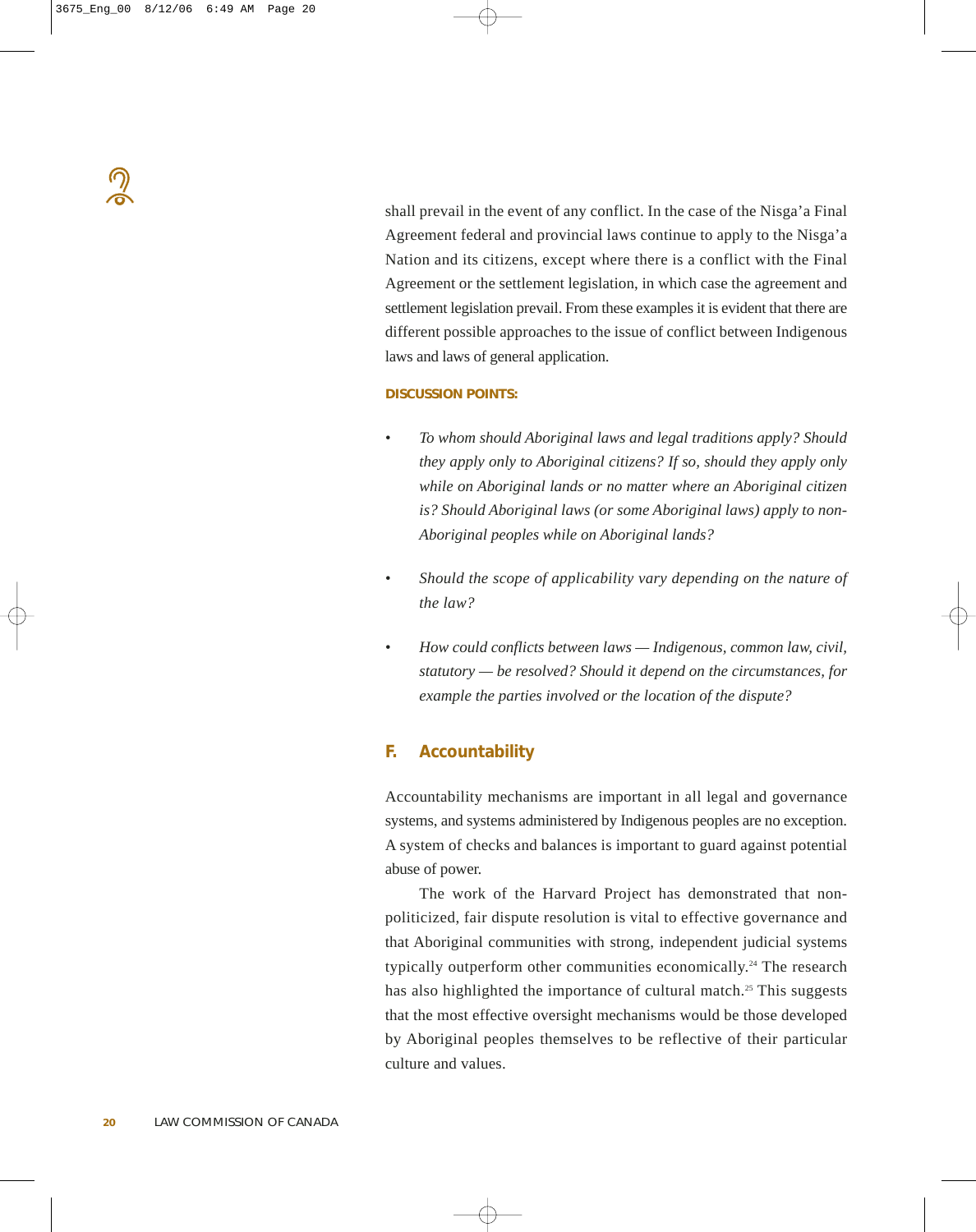Accountability of Aboriginal governments was the subject of much discussion following the introduction by the former federal government of the *First Nations Governance Act*<sup>26</sup> and that discussion has been revived by the current government. While there is considerable opposition to the imposition of an accountability model based on non-Aboriginal standards, there is broad support for, and recognition of, the importance of the principle of accountability. It is often argued that the *Indian Act* system of band governance, by conflating the legislative, executive and judicial functions, lacks sufficient accountability mechanisms and creates the potential for abuse of power. While refining their legal systems, Indigenous communities are experimenting with new governance structures that are more consistent with their traditions, beliefs and values. The structure of the Iroquois Confederacy of Nations, providing for the separation of powers, ratification of decisions, and public review provides an example of a culturally relevant system of checks and balances and there are many contemporary models as well.

In 1988 the U.S. Senate passed a resolution acknowledging the contribution of the Iroquois Confederacy of Nations to the development of the United States Constitution. The resolution made particular note of the influence of the Iroquois political system on the structure of the U.S. republic and the democratic principles incorporated into the U.S. Constitution.

The Métis living on settlement lands in Alberta have made their dispute resolution processes accountable by establishing the Métis Settlements Appeal Tribunal. The Carcross Tagish First Nation's Constitution provides for a clan system of government with four distinct governing bodies the Elders Council, the Assembly, the Council and the Justice Council. In fact, all the self-government agreements reached in the Yukon include a provision requiring the drafting of a Constitution that not only recognizes and protects the rights of citizens, but also provides a mechanism for challenging and overturning invalid laws. In Northern Ontario the Fort Severn First Nation is adding an Elders Council to its governance structure to enhance accountability. The Council will be responsible for general oversight of law-making and dispute resolution, serving as an appeal court, an auditor general and a senate.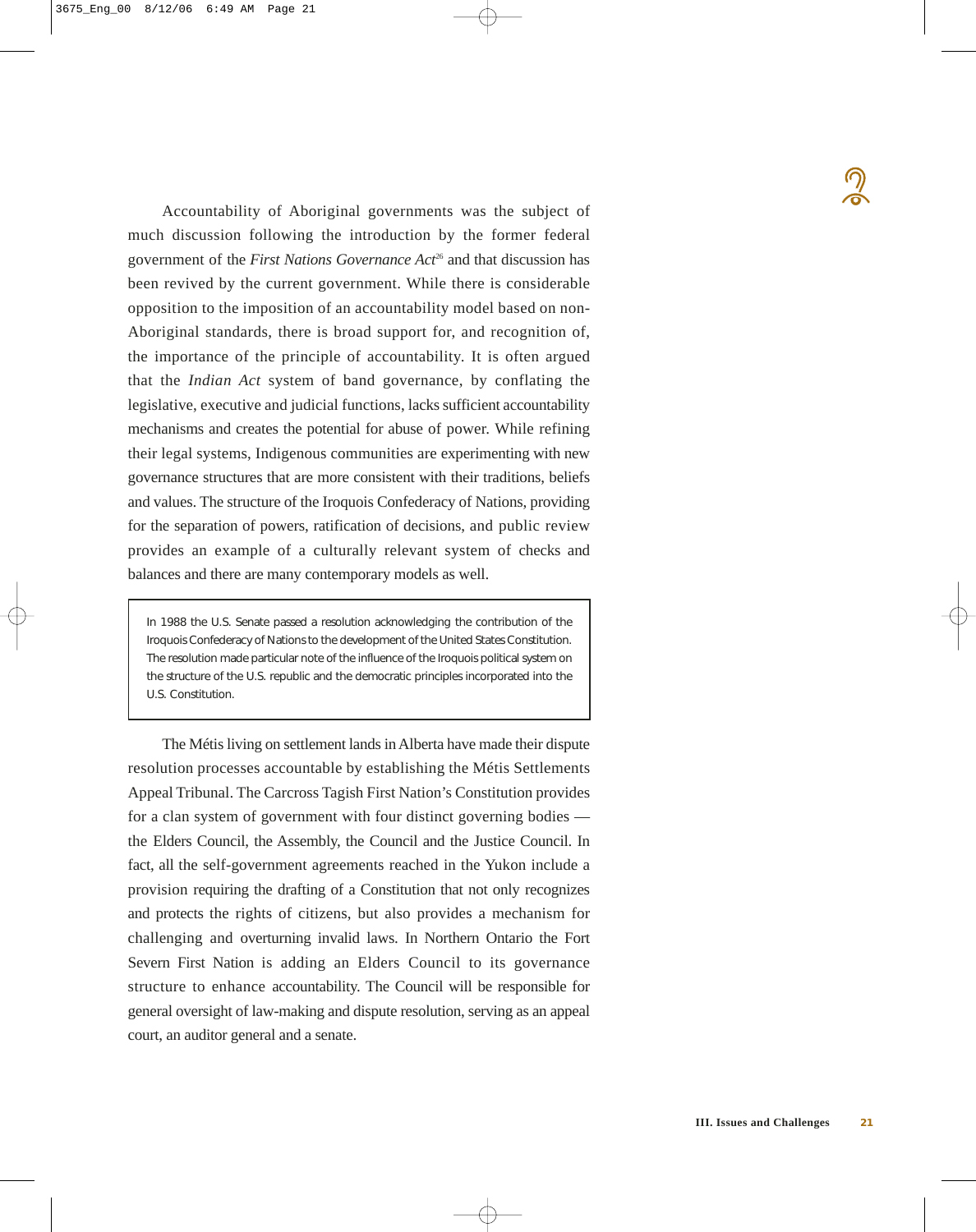#### **DISCUSSION POINTS:**

- *What are some culturally appropriate models for oversight and review of Indigenous legal systems?*
- *Should appeal mechanisms be available for Indigenous community members who are not pleased with the legal outcomes in their communities? If so, should it be possible to seek a remedy from the Canadian state? Should an appeal mechanism to the provincial or territorial courts be required?*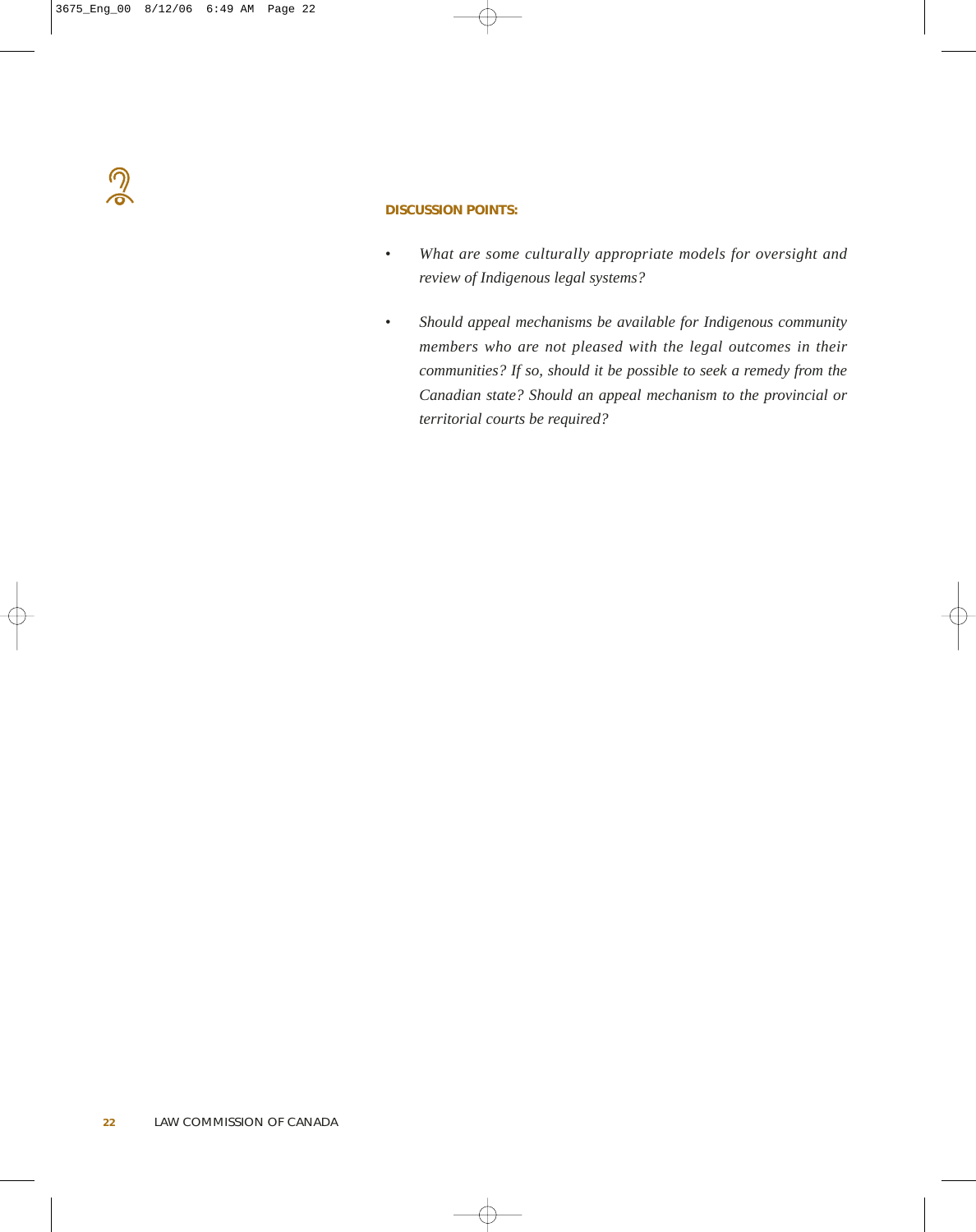## **PART IV — ENHANCING THE PLACE OF INDIGENOUS LEGAL TRADITIONS IN CANADA**

The first step towards enhancing the place of Indigenous legal traditions in Canada is the rekindling of those traditions. It seems clear that the work of identifying, defining and interpreting Indigenous legal traditions is a process for which Aboriginal peoples have responsibility and over which they must have control. By revitalizing and practising their traditions, by enacting laws consistent with these traditions and by ensuring that members of their communities understand the traditions and the values they embody, Indigenous peoples will nurture and preserve their traditions.

Many Aboriginal communities in Canada already are engaged in such work with community members and Elders working together to identify their traditions and the values and principles at their core. To facilitate access to their legal traditions, some communities have chosen to make the values and principles contained within the traditions explicit in constitutions and contemporary legislation. The work of the Teslin Tlingit Nation of the Yukon on a Declaration and Charter is an example of one First Nation's efforts to do this. The Charter, called *Ha Kus Teyea*, is intended to provide guidance to legislators and drafters to ensure that Tlingit laws are premised on Tlingit values, principles and customs. The draft document encapsulates the identity and values of the Teslin Tlingit, chronicling the history of the Nation, articulating its values, and setting out the responsibilities of the people and the leaders to the Creator, the community and one another. The *Investment Act* of the Carcross Tagish First Nation is another example. This draft legislation uses traditional stories of the Carcross Tagish people to articulate the values guiding investment by the First Nation of its financial resources.

Some Aboriginal governments, policymakers and others have chosen to help entrench Aboriginal legal traditions by acting to make explicit reference to the traditions as the basis for contemporary dispute resolution. Other communities have resurrected potlatches, feasts and Elders Councils and are practicing methods for resolving disputes and maintaining social order that are based on their traditional practices. Healing circles and peacemaker initiatives, which are among the many recent Aboriginal justice projects intended to reintroduce holistic methods of restoring community cohesion when a crime is committed, are amongst the ways in which this is being done.

#### **The Feast and the Functions of the System Today**

**The feast is at the core of Wet'suwet'en society. Despite the concerted past efforts of missionaries and government agents to displace the feast from the life of the people the feast system remains central to Wet'suwet'en government, law, social structure and world view. Therefore we begin with a synopsis of the Wet'suwet'en feast. It is in the feast that people are given their titles, their robes and their crests and the authority over the territory associated with those titles. This succession is witnessed by the Wet'suwet'en and the neighboring peoples, the Babine, Nutseni and Gitksan…**

**The Chiefs use this authority invested in them in the feast hall to settle disputes and breaches of Wet'suwet'en law within the forum of the feast as well as outside the feast hall. The feast therefore validates authority according to Wet'suwet'en law and provides a format for the exercise of that authority.**

**The Office of the Wet'suwet'en, online: <http://www.wetsuweten.com/wetsuweten /traditional-governance/>.**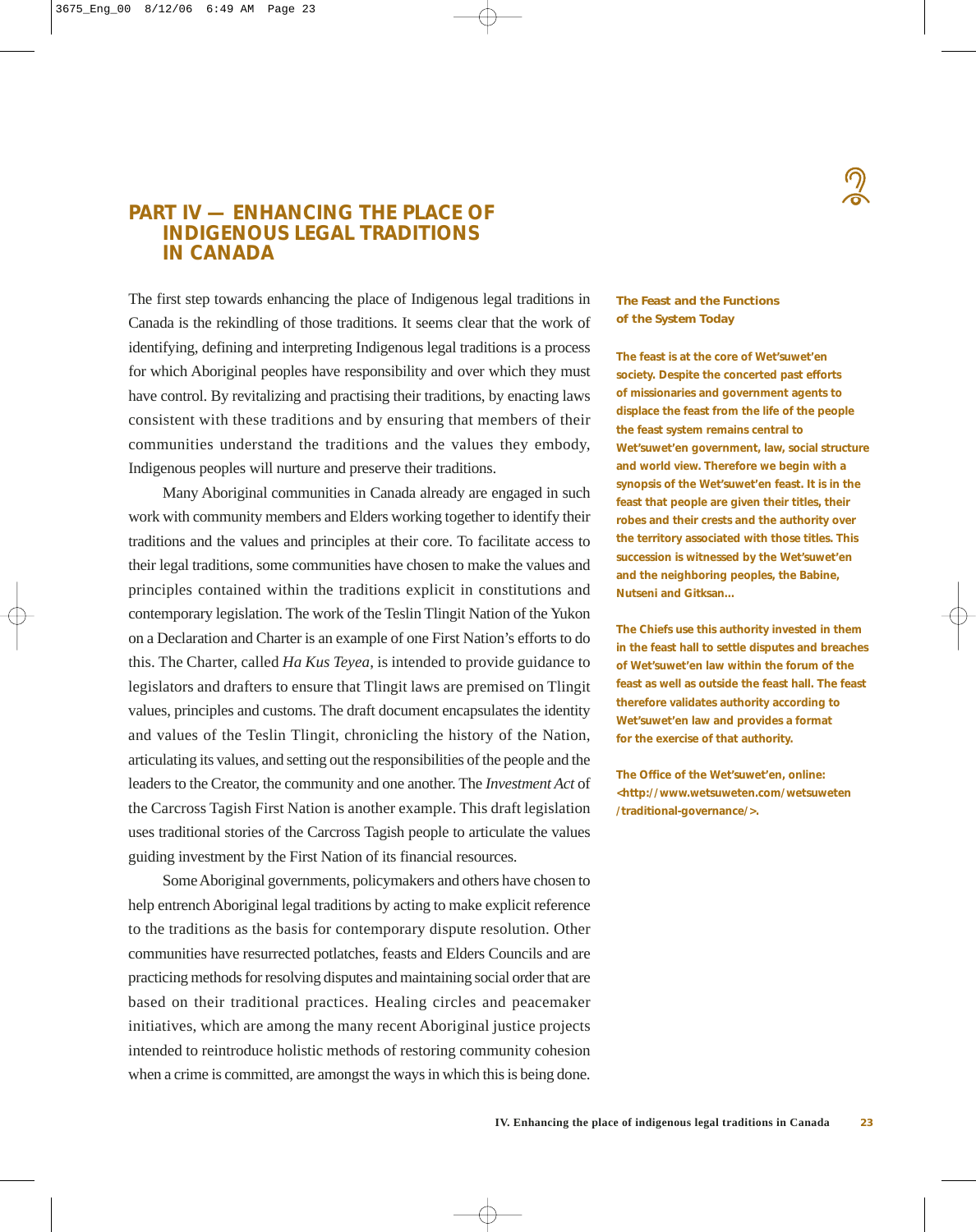**BE IT RESOLVED THAT the Canadian Bar Association reaffirm the merit principle in judicial appointments, and urge the federal,**

**1. to reflect better the recognition of Indigenous legal systems in judicial appointments; and**

**provincial and territorial governments:**

**2. to give particular focus to the appointment of Aboriginal judges to appellate courts, including the Supreme Court of Canada.**

**Excerpt from Council of the Canadian Bar Association,** *Resolution 05-01-A: Recognition of Legal Pluralism in Judicial Appointments,* **August 2005.**

Initiatives by Indigenous educational and other institutions might be undertaken to complement the work of Aboriginal communities. Indigenous educational institutions could work with Aboriginal leaders to develop programs specific to Indigenous communities and their laws and the National Centre of First Nations Governance might assist in disseminating information on Indigenous legal traditions. It has also been suggested that the Indigenous Bar Association might wish to work towards the creation of an Indigenous governance, education and disciplinary body to oversee the accreditation or coordination of those practising Indigenous laws.

#### **A. The role of governments and others**

While the primary responsibility for revitalizing Indigenous legal traditions rests with Indigenous peoples, all orders of government in Canada have a role to play in recognizing the authority of Indigenous governments to enact and administer laws and to resolve disputes, and in accommodating revitalized Indigenous legal traditions. In addition, other sectors of Canadian society, public and private, could contribute to the general awareness and acceptance of Indigenous legal traditions.

Parliament, provincial and territorial legislatures and Canadian courts could do much to enhance the recognition and understanding of Indigenous laws and to integrate them into their operations and functions. For instance, there could be more judicial appointments of people who are conversant with Aboriginal legal traditions to all levels of the judicial system. The Canadian Bar Association has embraced this idea, recently passing a resolution supporting the appointment of Aboriginal judges to appellate courts, including the Supreme Court of Canada.

There is general agreement amongst scholars that Indigenous peoples' right to implement and develop laws is inextricably linked to self-governance. The federal government already has recognized that Aboriginal peoples possess the right to self-government. In a 1995 policy statement, the government said:

"The Government of Canada recognizes the inherent right of selfgovernment as an existing Aboriginal right within section 35 of the *Constitution Act*, *1982*.…Recognition of the inherent right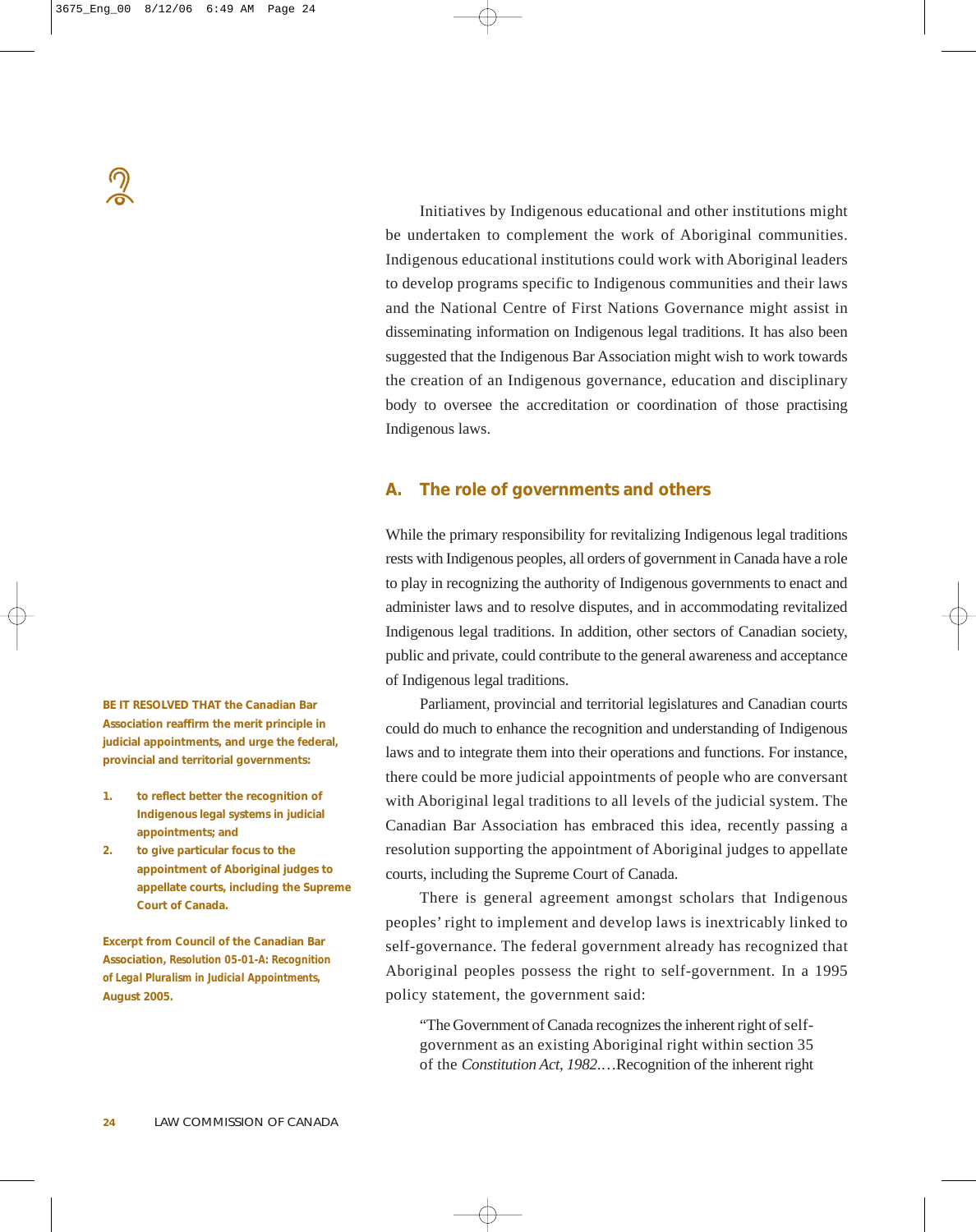is based on the view that the Aboriginal peoples of Canada have the right to govern themselves in relation to matters that are internal to their communities, integral to their unique cultures, identities, traditions, languages and institutions, and with respect to their special relationship to their land and their resources".<sup>27</sup>

The development and implementation of laws falls within the scope of this policy statement, but it may be that more explicit legislative recognition of Indigenous legal traditions and the law-making authority of Indigenous governments is required. In addition to providing certainty, formal legislative recognition would avoid the years of arduous negotiations currently required to achieve agreement on these issues during self-government negotiations. It would also ensure a consistent approach to the issue of Aboriginal lawmaking authority across the country.28 Formal recognition also would both encourage citizens' respect for Indigenous laws and facilitate access to resources that could enhance the operation and development of Indigenous legal systems. Additionally, legislative recognition could serve as a defence against assimilation and would remove any ambiguity in the courts about the status of Indigenous legal traditions.

Many countries have laws recognizing Indigenous legal traditions. In a number of countries including South Africa, and several Pacific island states (such as Fiji, Vanuatu, Samoa, the Marshall Islands and the Solomon Islands), the recognition is enshrined in the national constitution and in some cases, expanded upon in specific legislation. Others, including the Cook Islands, the Republic of Kiribati, Tuvalu, and Papua New Guinea, although providing no specific constitutional recognition or protection of Indigenous laws, have enacted legislation recognizing customary laws and practices. While varying considerably in their approach and the extent of the recognition accorded Indigenous laws, these constitutional and legislative enactments could serve as models for a similar approach in Canada. If Canada were to follow suit, the legislative reforms would have to be undertaken in collaboration with Aboriginal governments and organizations.

Ensuring greater recognition of Indigenous legal traditions and Aboriginal laws would also require that issues such as applicability, conflict of laws, paramountcy, and the application of the *Charter* be addressed by governments in collaboration with Aboriginal peoples.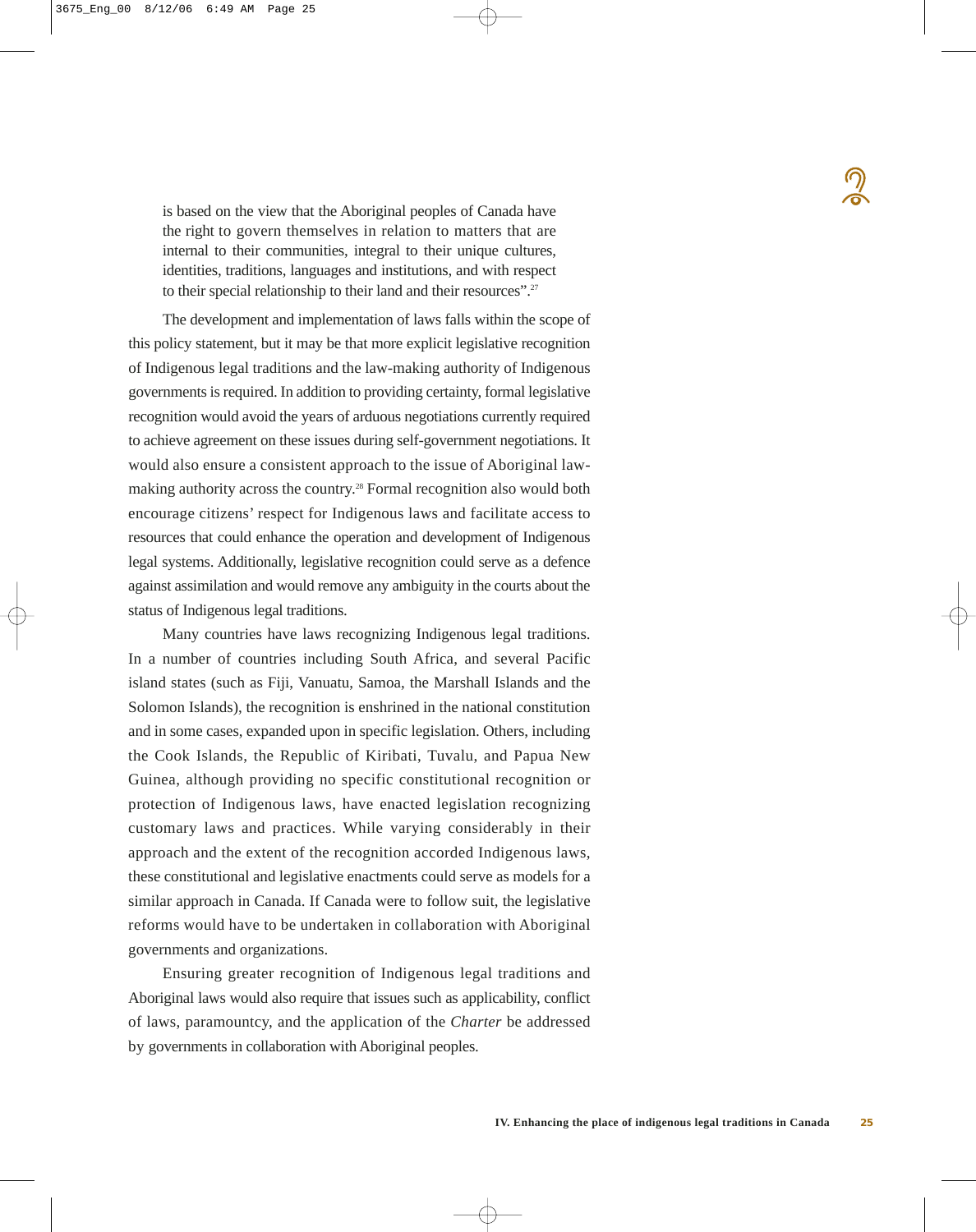**[The justice system] has been insensitive and inaccessible, and has arrested and imprisoned Aboriginal people in grossly disproportionate numbers. Aboriginal people who are arrested are more likely than non-Aboriginal people to be denied bail, spend more time in pre-trial detention and spend less time with their lawyers, and, if convicted, are more likely to be incarcerated.**

**Aboriginal Justice Implementation Commission,** *Report of the Aboriginal Justice Inquiry,* **(Winnipeg: Queen's Printer, Statutory Publications, 1999) at 1.** 

#### **DISCUSSION POINTS:**

- *Is formal legal recognition of Indigenous legal traditions and Aboriginal law-making necessary or desirable? What costs and benefits might be associated with such formal legal recognition?*
- *What should be the relationship between recognition legislation and self-government agreements?*

#### **B. Aboriginal justice initiatives**

Before the arrival of Europeans, Aboriginal communities exercised the power to hold their members accountable for their actions. Recognizing the right of Aboriginal peoples to hold their own people accountable for their actions arguably would strengthen the accountability and authority of Indigenous governance. Recognizing Indigenous peoples' right to create and administer their own dispute resolution mechanisms and institutions might also contribute to a stable, predictable and ordered society. In purely practical terms, Aboriginal institutions are probably better placed than their civil law or common law counterparts to articulate legal principles that will have meaning and legitimacy in Aboriginal communities. There can be little debate that the Canadian justice system has not managed to do this. Judging Indigenous people based on their own legal principles is likely to enhance order and good governance.

Initiatives in both Saskatchewan and Alberta provide examples of steps in this direction. In northern Saskatchewan, Cree-speaking Judge Gerald Morin presides over the Cree Court. Although Canadian law continues to apply, the conduct of the proceedings in the Cree language changes the dynamics of the legal process. Important Cree legal concepts and restorative justice concepts enjoy a greater role than in conventional provincial courts.

Judge L. S. (Tony) Mandamin presides over the Tsuu T'ina First Nations Peacemaker Court on the Tsuu T'ina Nation on the outskirts of Calgary, Alberta. Although operating as part of the provincial court system, the Court combines Canadian law and Tsuu T'ina legal traditions. Peacemakers from the community are directly involved in the settlement of cases that have been referred to the traditional peacemaking talking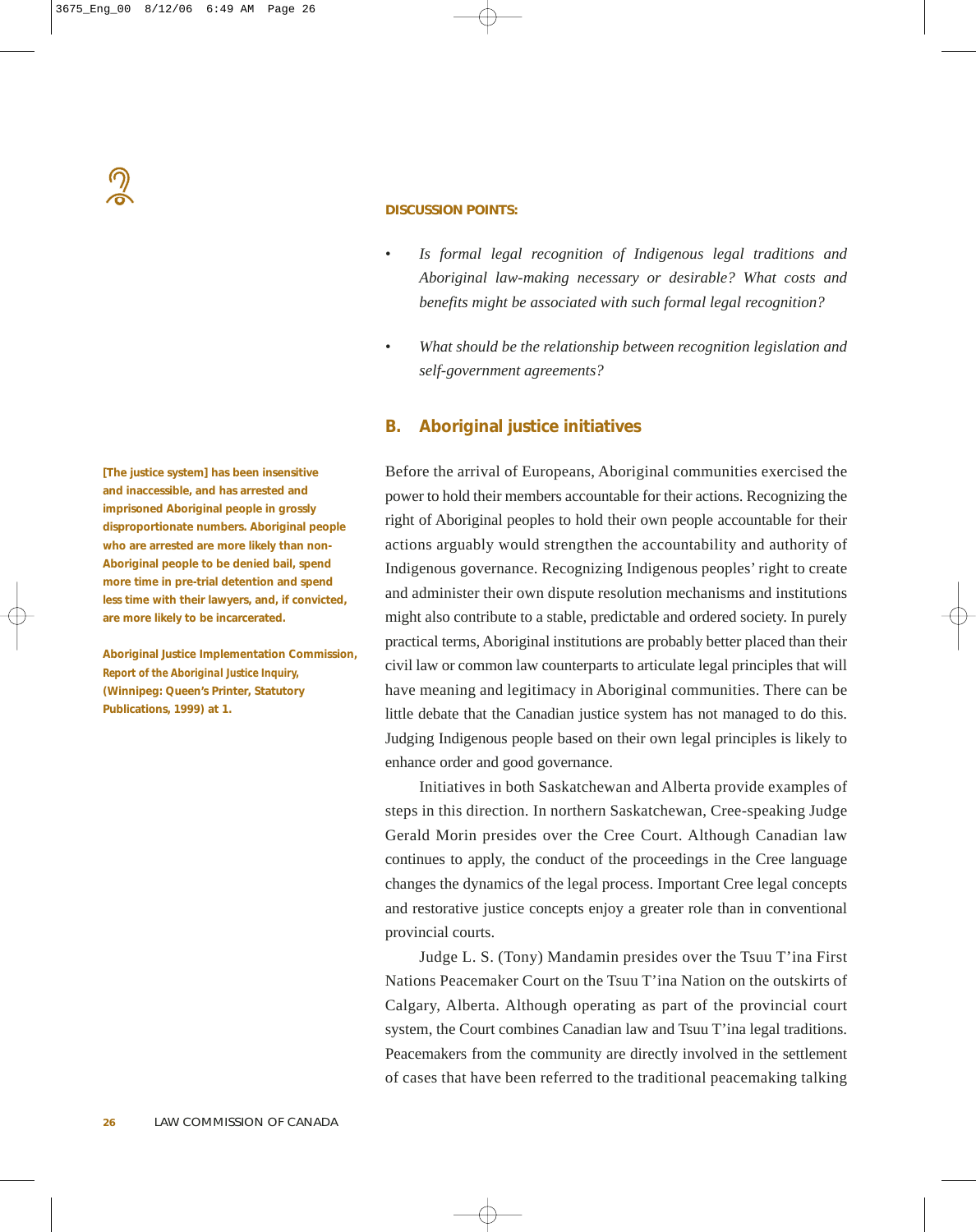circle. They provide knowledge of Indigenous traditions and values and assist in the resolution of selected cases in keeping with restorative justice principles. Other such programs have been established in British Columbia, Manitoba, Ontario, Quebec and the Yukon.

Scholars have suggested that Indigenous peoples would be more inclined to participate in Canadian institutions if their values, knowledge and legal traditions were more visibly part of the Canadian legal fabric. Such participation would increase the visibility of Indigenous peoples' ideas, cultures and values in Canada's institutions.

#### **C. Academic institutions, Law societies**

Many Canadian institutions could have a role to play in enhancing the recognition, understanding and implementation of Indigenous laws. Indigenous law schools or specialized programs could further the acquisition of the knowledge needed for the implementation of Indigenous laws. Housing such a school or program within an existing Canadian law school would do much to raise awareness of Indigenous legal traditions among future lawyers, Aboriginal or not. At least two Canadian law schools already offer a curriculum that focuses on both civil law and common law: McGill University's comparative law program and the University of Ottawa's National Program. Using these as models, a curriculum could be developed that would also integrate Indigenous laws. The Faculty of Law at the University of Victoria is considering the establishment of just such a program, exploring the possibility of offering a program of study that would lead to an Indigenous law degree.

In establishing such programs it would be imperative for institutions to treat the knowledge they seek to share respectfully and to guard against the potential for the appropriation of Indigenous knowledge by others. Canada already has many qualified Indigenous legal academics with postgraduate training in common law or civil law who could administer and teach an integrated law school program. The involvement of Elders in the establishment of such programs and in teaching might also help to protect the integrity of the knowledge and to ensure that it is treated respectfully.

Many institutions have already implemented programs to raise awareness of Aboriginal law and legal traditions. The Law Society of Upper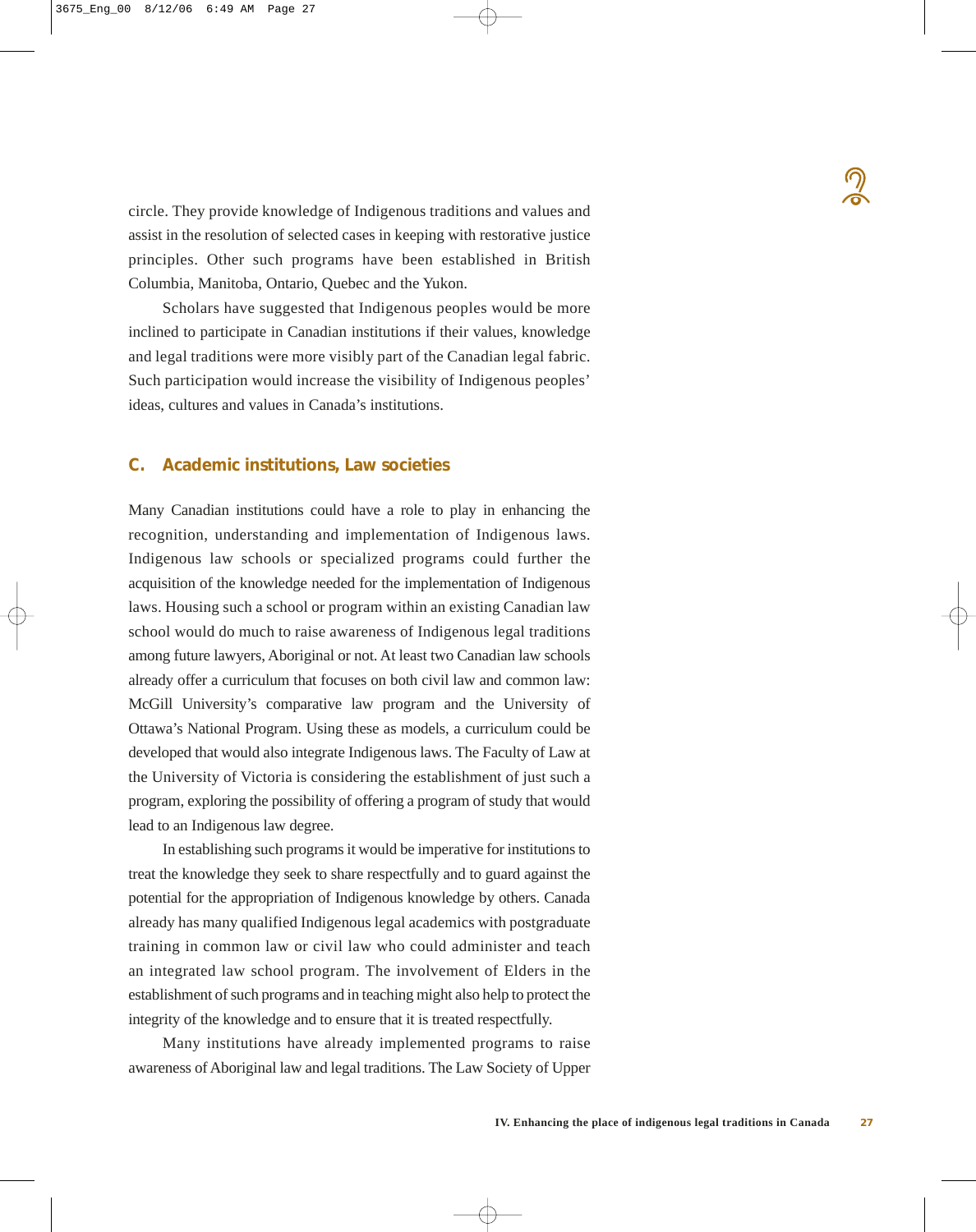Canada has an Aboriginal Issues Coordinator and an Aboriginal Elders Program. The Continuing Legal Education departments of various law societies have been offering courses on Aboriginal law issues for years. Other Indigenous education initiatives include the Atkisiraq Law School in Nunavut; the Intensive Program in Aboriginal Lands, Resources and Governments at Osgoode Hall Law School; the Aboriginal Rights Moot; the concurrent LLB-Master of Arts in Indigenous Governance Program at the University of Victoria; the First Nations Legal Studies Program at the Faculty of Law of the University of British Columbia; the Indigenous Learning Program at Lakehead University; and the Aboriginal Law and Advocacy Program at Confederation College, to name only a few. With additional resources more such initiatives could be undertaken.

In New Zealand the Te Matahauariki Research Institute has been established with funding from the New Zealand government to research and provide a base of knowledge about Mäori customary law. The institute is committed to compiling and providing this information to Mäori communities and circulating the results of its research broadly to inform the New Zealand public about the values and components of Mäori customary law.

#### **DISCUSSION POINTS:**

- *How could educational programs be appropriately designed and initiated to better equip students with knowledge of Indigenous law?*
- *What safeguards should be implemented to protect the integrity of Indigenous knowledge and traditions while teaching about Indigenous legal traditions?*
- *Should there be a certification requirement for lawyers specializing in Aboriginal law and Indigenous legal traditions? If so, how should such programs be set up and administered? What would be the role of the provincial and territorial law societies?*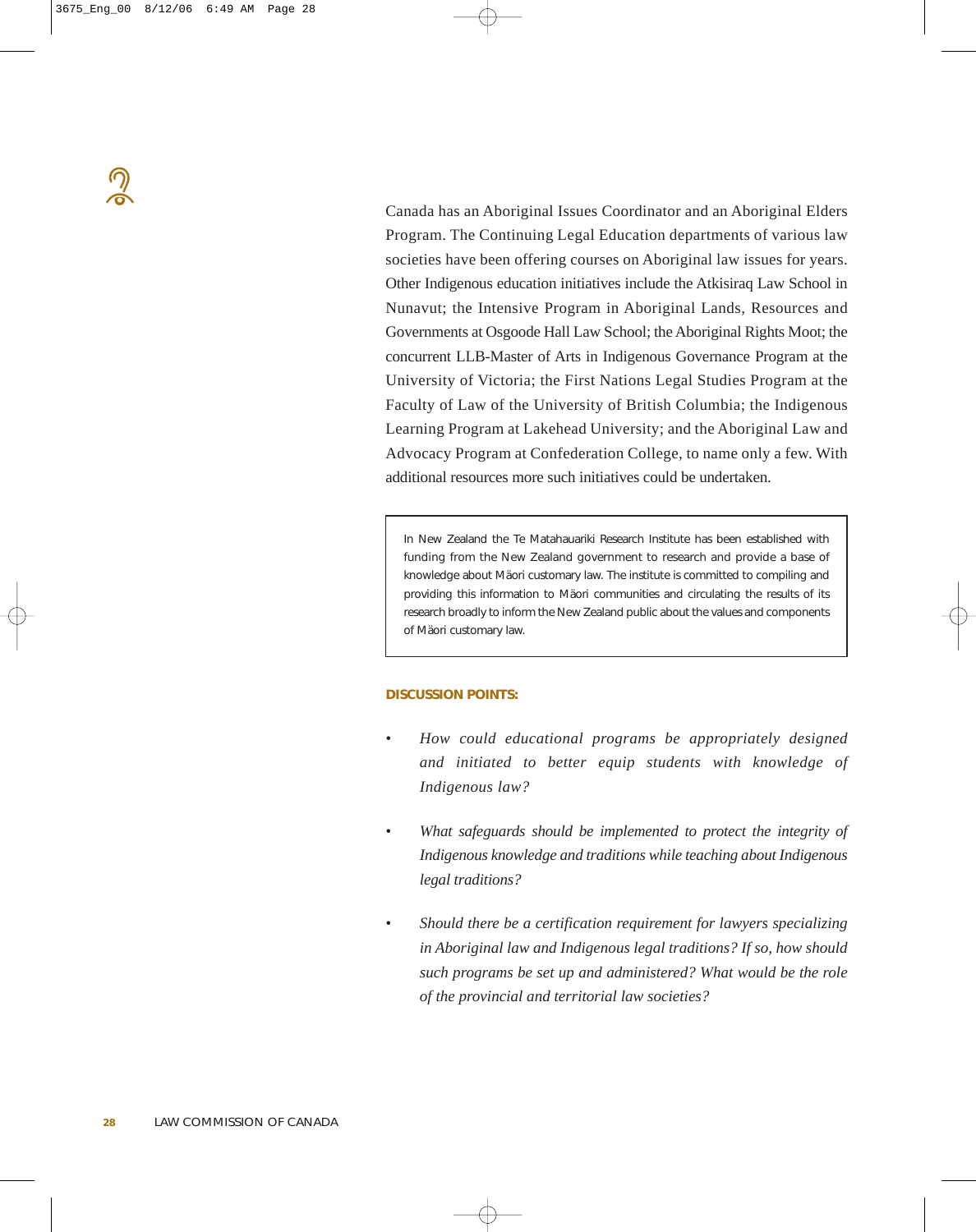## **Conclusion**

Greater recognition of Indigenous legal traditions would bring many potential benefits, both for Aboriginal peoples and for the country as a whole. Opening up space for Indigenous legal traditions to develop and flourish would enable Aboriginal peoples to advance their social, economic and political development in a way that resonates with their own traditions and values and would assist in the regeneration of Indigenous cultures. There are also strong arguments that more culturally relevant laws and legal institutions would garner more respect from Aboriginal peoples and would thus enhance the rule of law in their communities. Accepting the autonomy of Aboriginal peoples to practice their legal traditions would also be a significant step on the road of a renewed relationship between Canada and Aboriginal peoples.

Canada is already a legally pluralistic country, adept at handling different systems of legal thought. This dexterity equips us well to accommodate revitalized Indigenous legal traditions.

*[I]ndigenous laws have a solid future in the Canadian legal system, a future that will be helpful in the reconciliation of the Aboriginal perspective and the non-Aboriginal perspective on the rights and obligations of First Nations and their people. Indigenous laws are recognized as self-standing laws of selfstanding cultures. They carry their own protection with them. They are protected and sustained by the common law. They are embodied as Aboriginal rights in the Canadian Constitution, and the cases recognize their paramountcy. In my opinion, their place in the future of the Canadian legal system as an instrument to bring justice to indigenous people is assured.*

Justice Douglas Lambert, "The Future of Indigenous Laws in the Canadian Legal System", in "Honouring a Brave Jurist: The Lambert Tribute," (2006) 64 *The Advocate* 216.

**Conclusion 29**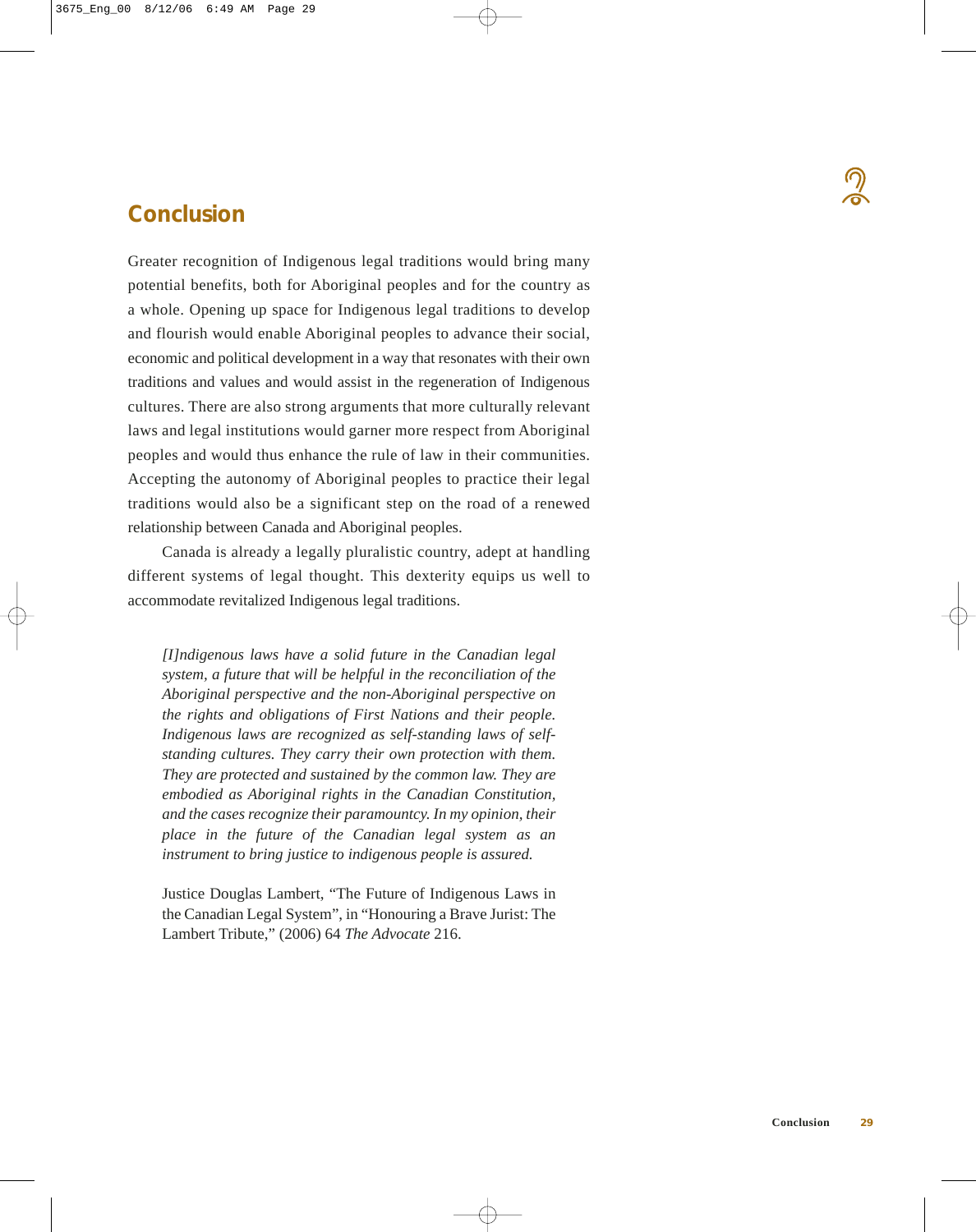3675\_Eng\_00 8/12/06 6:49 AM Page 30

 $\overline{\mathrm{P}}$ 

 $\bigoplus$ 

 $\oplus$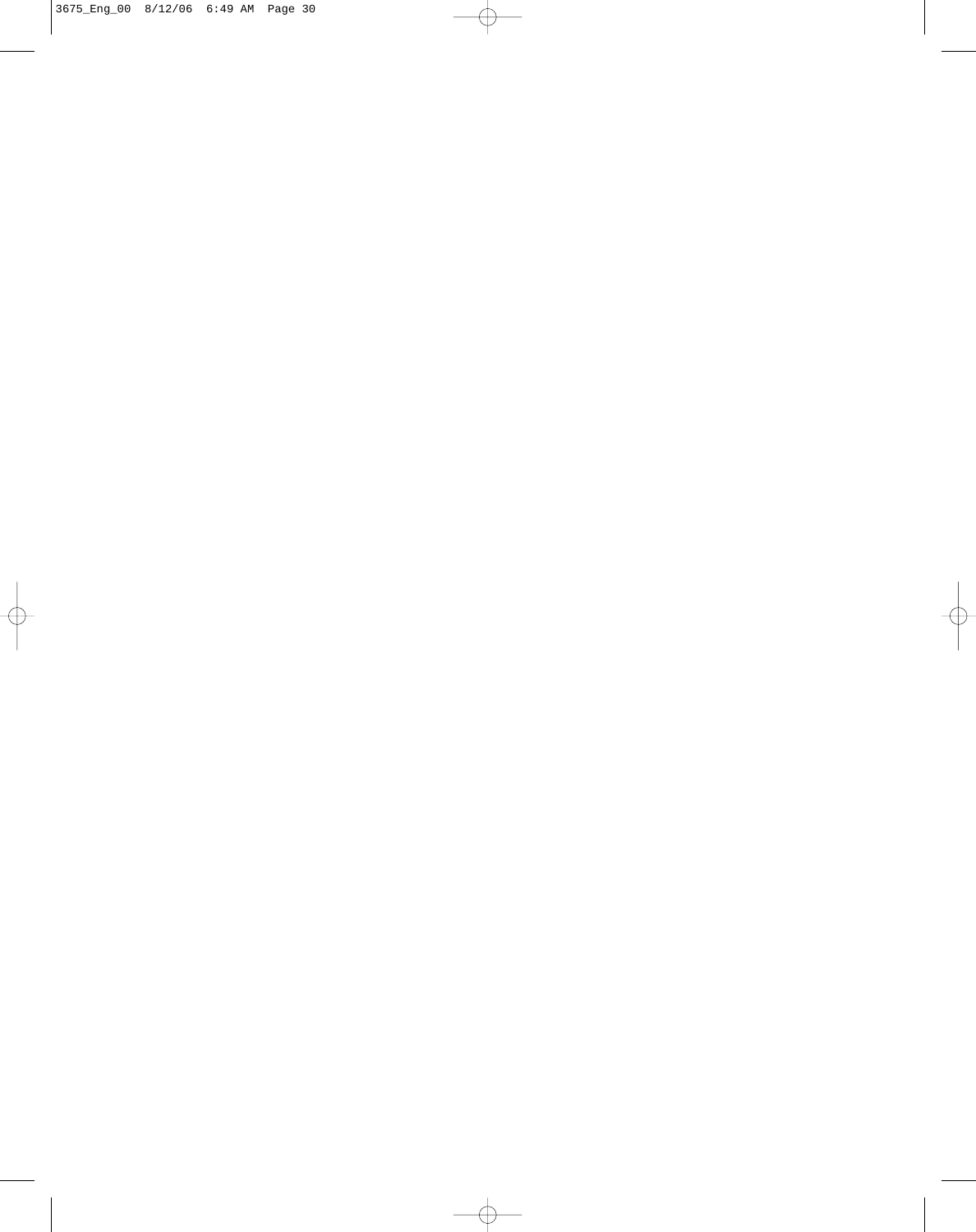## **Endnotes**

- 1 Ken Goodwill, "Address" (Story presented at Moving Towards Justice: Legal Traditions and Aboriginal and Canadian Justice, March 2006) [unpublished]. Ken Goodwill is a lecturer with the First Nations University in Saskatchewan.
- 2 J.H. Merryman, *The Civil Law Tradition: An Introduction to the Legal Systems of Western Europe and Latin America*, 2ed. (Stanford, California: Stanford University Press, 1985) at 1.
- <sup>3</sup> John Austin, *The Province of Jurisprudence Determined*, 2<sup>nd</sup> ed. by W. Rumble, vol. 1, (Cambridge: Cambridge University Press, 1995) at 176.
- 4 See for example, Lon Fuller, "The Law's Precarious Hold on Life" (1968-1969) 3 *Ga. Law Review* 530.
- 5 *Calder v. A.G.B.C.,* [1973] S.C.R. 313 at 346-347.
- 6 *Connolly v. Woolrich and Johnson et al.*, (1867), 17 R.J.R.Q. 75.
- 7 See for example, Canada, *Report of the Royal Commission on Aboriginal Peoples: Restructuring the Relationship*, vol. 2 (Ottawa: Supply and Services, 1996) CD-ROM: *For Seven Generations: An Information Legacy of the Royal Commission on Aboriginal Peoples* (Ottawa: Libraxus, 1997), and Manitoba, Public Inquiry into the Administration of Justice and Aboriginal People, *Report of the Aboriginal Justice Inquiry of Manitoba* (Winnipeg: Queen's Printer, 1991).
- 8 Gordon Christie, "Space for Indigenous Legal Traditions" (2006) [unpublished, paper prepared for the Law Commission of Canada and the Indigenous Bar Association] at 33.
- *Ibid.* See also Stephen Cornell & Joseph Kalt, "Sovereignty and Nation-Building: The Development Challenge in Indian Country Today," online: Joint Occasional Papers on Native Affairs <http://www.jopna.net/pubs/jopna\_2003-03\_Sovereignty.pdf> at 12-19.
- 10 The Harvard Project on American Indian Economic Development is part of the John F. Kennedy School of Government at Harvard University. The Harvard Project has conducted hundreds of research studies into the social and economic development of American Indian nations. An overview of the work of the project is available online:
	- <http://www.ksg.harvard.edu/hpaied/overview.htm>. See also Stephen Cornell, Catherine Curtis & Miriam Jorgenson, "The Concept of Governance and Its Implications for First Nations," online: Joint Occasional Papers on Native Affairs
	- <http://www.jopna.net/pubs/jopna\_2004-02\_Governance.pdf> at 7.
- 11 Stephen Cornell & Joseph Kalt, "Sovereignty and Nation-Building: The Development Challenge in Indian Country Today," online: Joint Occasional Papers In Native Affairs <http://www.jopna.net/pubs/jopna\_2003-03\_Sovereignty.pdf> at 19-20.
- 12 See for example, Christie, *supra* note 8 at 9, where he writes: "Indigenous peoples in Canada today face key decisions, as they find themselves living in a time of transition, with identities partly constituted through generations of living within Canadian society and partly constituted by their ties to 'traditional' Indigenous worlds. Reinvigorating their legal traditions would play a fundamental role in laying out the future paths they would be able to tread, as this has the promise of reweaving threads connecting them to their traditional cultural fabric."
- 13 *Supra* note 8 at 41 and 60.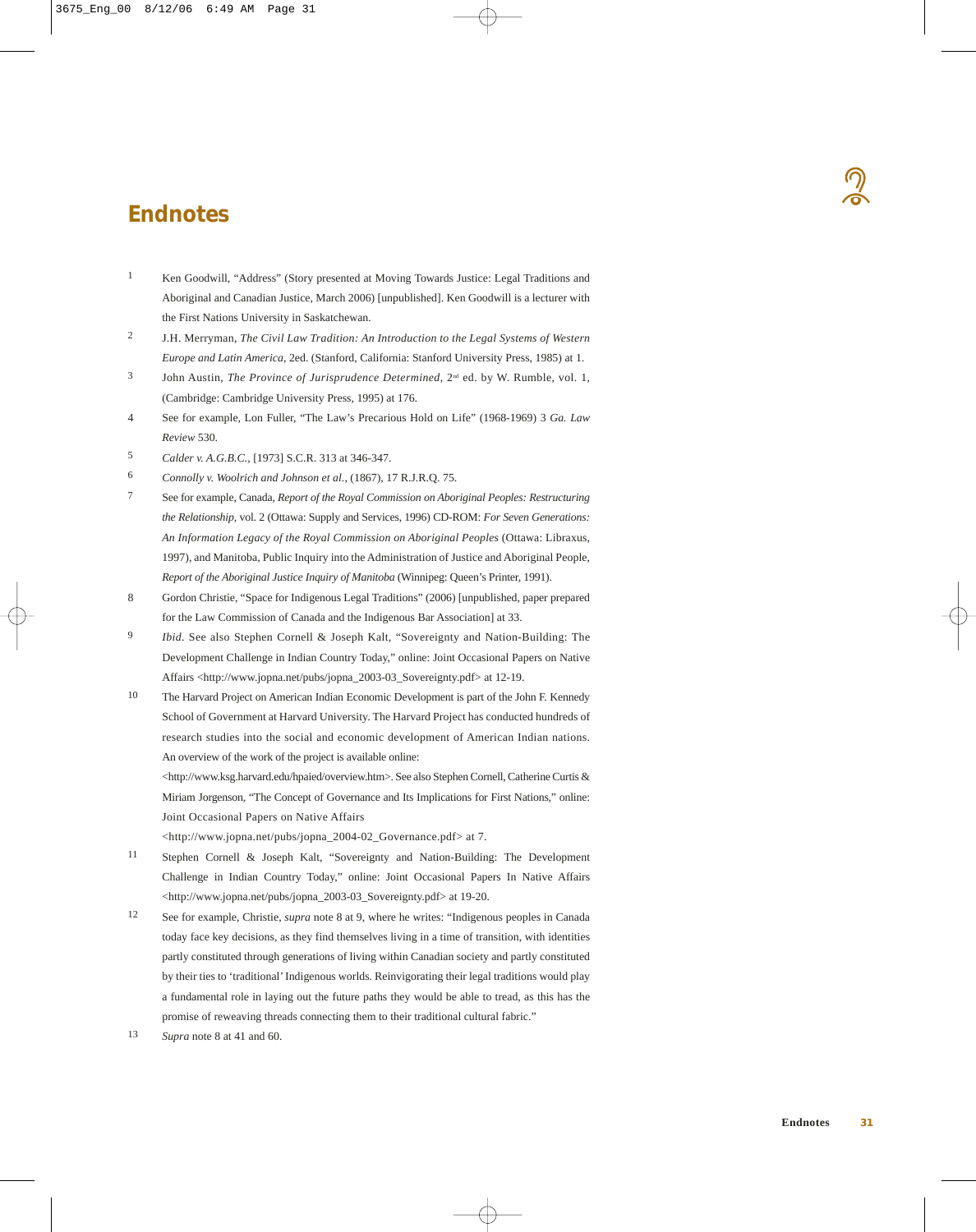14 See for example, *R. v. Mitchell*, [2001] 1 S.C.R. 911, at paras. 8-10; *Haida Nation v. B.C. (Minster of Forests)*, [2004] 3 S.C.R. 511 at para. 5; and *Calder v. Attorney-General of British Columbia*, [1973] S.C.R. 313.

- 15 See for example, Judith F. Sayers & Kelly A. MacDonald, "A Strong and Meaningful Role of First Nations Women in Governance" in *First Nations Women, Governance and the Indian Act: A Collection of Policy Research Reports* (Ottawa: Status of Women Canada, 2001).
- 16 Bodies examining Aboriginal justice issues have recommended different models. The Manitoba Aboriginal Justice Implementation Commission, for example, recommended the establishment of Aboriginal-controlled justice systems in Aboriginal communities based upon Aboriginal customs and traditions: see Manitoba, Aboriginal Justice Implementation Commission, *Final Report*, (Winnipeg: Queen's Printer, Statutory Publications, 2001). The Saskatchewan Commission on First Nations and Métis Peoples and Justice Reform, which also examined the situation of Aboriginals in the justice system, by contrast, recommended a variety of measures affecting only the existing system of justice, including expanding the Cree court, both linguistically and geographically, the appointment of more First Nations and Métis persons as judges, the extension of traditional justice practices, greater use of community sentences and the establishment of community justice programs to act as alternative measures programs: see Saskatchewan, Commission on First Nations and Métis Peoples and Justice Reform, *Final Report: Legacy of Hope: An Agenda for Change*, vol. 1, online: <http://www.justicereformcomm.sk.ca>.
- 17 See for example, Kerry Wilkins, ". . . But We Need the Eggs: The Royal Commission, the Charter of Rights and the Inherent Right of Aboriginal Self-Government" (1999) 49 *University of Toronto Law Journal* 53 and Dan Russell, *A People's Dream: Aboriginal Self-Government in Canada* (Vancouver: UBC Press, 2000).
- 18 See Native Women's Association of Canada, *Aboriginal Women, Self-Government & The Canadian Charter of Rights and Freedoms*, online: <http://www.nwac-hq.org/AboriginalWomenSelfGovCanadianCharter.pdf>. At page 18, the

report states: "We recognize that there is a clash between collective rights of sovereign First Nations governments and individual rights of women. Stripped of equality by patriarchal laws which created "male privilege" as the norm on reserve lands, First Nations women have had a tremendous struggle to regain their social position. We want the *Canadian Charter of Rights and Freedoms* to apply to Aboriginal governments".

- 19 Native Women's Association of Canada, *An Aboriginal Charter of Rights and Freedoms*, online: <http://www.nwac-hq.org/AnAboriginalCharterRightsFreedoms.pdf>. It should be noted that the individual rights and freedoms enshrined in the *Charter* largely mirrors those contained in the *Universal Declaration of Human Rights* adopted by the General Assembly of the United Nations in 1948. The position of the Native Women's Association of Canada appears to be consistent with that reflected in the United Nations *Declaration on the Rights of Indigenous Peoples*, (adopted by the United Nations Human Rights Council on June 29, 2006) Article 1 of which provides, "Indigenous peoples have the right to the full and effective enjoyment of all human rights and fundamental freedoms recognized in the *Charter of the United Nations*, the *Universal Declaration of Human Rights* and international human rights law".
- 20 *Ibid*. at 3.